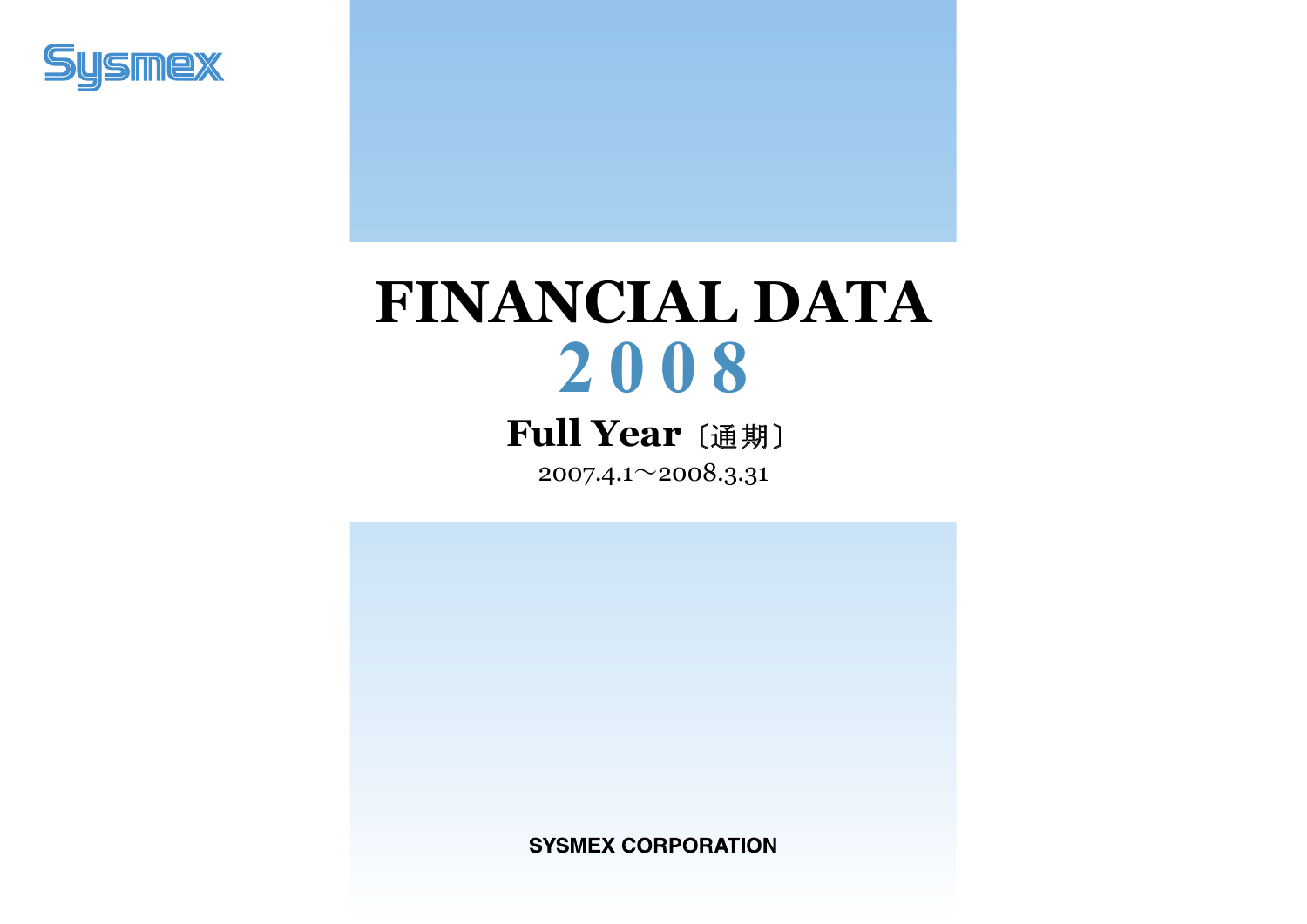#### 目次**CONTENTS**

| <連結データ>           | <consolidated data=""></consolidated>                                                                                                 |    |
|-------------------|---------------------------------------------------------------------------------------------------------------------------------------|----|
| 連結決算概要            | <b>Financial Summary (Consolidated)</b>                                                                                               | 1  |
| 連結貸借対照表           | <b>Consolidated Balance Sheets</b>                                                                                                    | 2  |
| 連結損益計算書           | <b>Consolidated Income Statement</b>                                                                                                  | 4  |
| 連結キャッシュフロ一計算書     | <b>Consolidated Cash Flow Statement</b>                                                                                               | 5  |
| 収益の状況             | <b>Sales and Profit</b>                                                                                                               | 6  |
| 資産および負債・純資産の状況    | <b>Assets, Liabilities and Net Assets</b>                                                                                             | 7  |
| 設備投資の状況           | <b>Capital Expenditure</b>                                                                                                            | 8  |
| 地域別・事業別・品目別売上高    | Net Sales by Region and Business and Product type                                                                                     | 9  |
| 地域別・事業別売上高        | Net Sales by Region (Net Sales to customers in the Region) and Business                                                               | 10 |
| 所在地別売上高および営業利益の状況 | Net Sales and Operating Income (Loss) by Geographical Region<br>(Net Sales and Operating Income (Loss) of subsidiaries in the Region) | 14 |

| <単独データ>  | $\leq$ Non-Consolidated Data $\geq$ |    |
|----------|-------------------------------------|----|
| 主要単独財務指標 | Non-Consolidated Financial Summary  | 16 |

| <関連データ>      | $\leq$ Associated Data $>$                      |    |  |  |  |  |  |
|--------------|-------------------------------------------------|----|--|--|--|--|--|
| 株式情報         | <b>Stock Information</b>                        | 17 |  |  |  |  |  |
| 一株当たり指標      | <b>Per Share Data</b>                           | 18 |  |  |  |  |  |
| 会社概要         | <b>Corporate Data</b>                           | 20 |  |  |  |  |  |
| 連結子会社および関連会社 | <b>Consolidated Subsidiaries and Affiliates</b> | 21 |  |  |  |  |  |

- 2005年3月期通期の連結決算より株式会社シーエヌエーの業績が反映されています。
- The consolidated figures for fiscal year ended March 31, 2005 include the results of the annual period of CNA Co., Ltd.
- 2006年3月期の第1四半期より、一部を除く連結子会社の決算期を親会社に統一して います。
- At the beginning of 1st quarter of fiscal year ended March 31, 2006, closing date of most consolidated subsidiaries was changed to be aligned with SYSMEX **CORPORATION**
- 2005年11月18日付で1株を2株に株式分割を実施しました。
- The shares of shareholders was split two for one on November 18, 2005.
- 2007年3月期通期の連結決算よりシスメックスデジタナの業績が反映されています。
- The consolidated figures for fiscal year ended March 31, 2007 include the results of the annual period of SYSMEX DIGITANA AG.

#### 本資料のうち、業績見通し等に記載されている各数値は、現在入手可能な情報に よる判断および仮定に基づき算出しており、判断や仮定に内在する不確定性およ び今後の事業運営や内外の状況変化により、実際の業績等が見通しの数値と大きく異なる可能性があります。

#### Forward-looking Statements

This material contains forward-looking statements about Sysmex Corporation and its group companies (the Sysmex Group). These forward-looking statements are based on current judgments and assumptions of the Sysmex Group in light of the information currently available to it, and involve known and unknown risks, uncertainties and other factors, including but not limited to: global economic conditions, competitive situations and changes in exchange rates. Such risks, uncertainties and other factors may cause our actual results, performance, achievements or financial position to be materially different from any future results, performance, achievements or financial position expressed or implied by these forward-looking statements.

#### ● 2009年3月期通期予想は、2008年5月に公表したものです。

● Business forecast for the coming fiscal term from April 1, 2008 to March 31, 2009 was announced May 2008.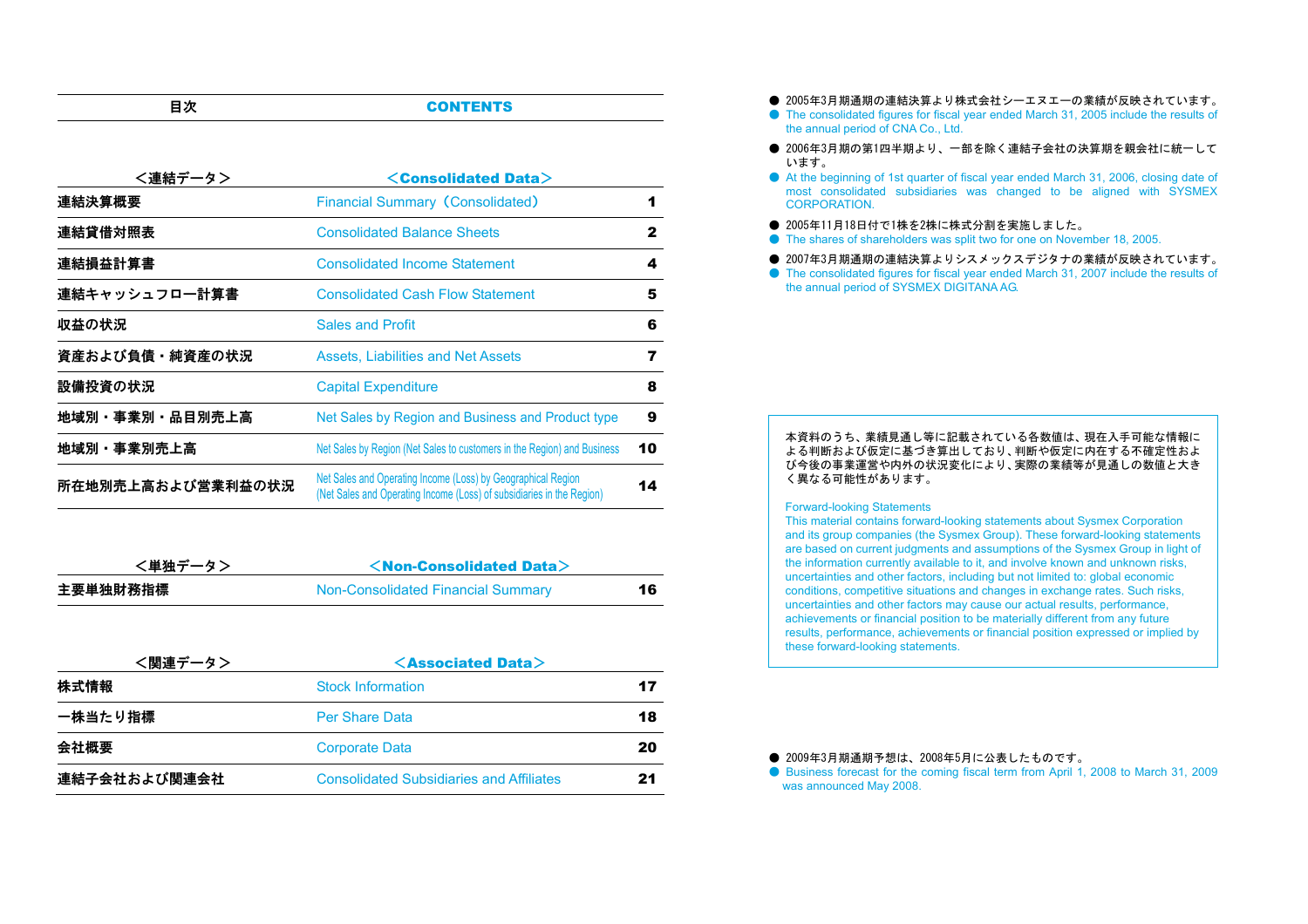## 連結データ *Consolidated Data*

#### 連結決算概要[通期]

#### *Financial Summary(Consolidated) [Full Year]*

|                  |                                           |       | 決算期 Fiscal Tern |                   | 2004.3 F.Y. 2005.3 F.Y. 2006.3 F.Y. 2007.3 F.Y. 2008.3 F.Y. |                   |                                                 |                    | 2009.3 通期予想 |
|------------------|-------------------------------------------|-------|-----------------|-------------------|-------------------------------------------------------------|-------------------|-------------------------------------------------|--------------------|-------------|
| 項目 Item          |                                           |       |                 |                   |                                                             |                   |                                                 |                    | (Forecast)  |
| 売上高              | <b>Net Sales</b>                          | (百万円) | $(*$ million)   | 65,970            | 76,934                                                      | 87,887            | 101,041                                         | 110,724            | 118,000     |
| 連単倍率             | Consolidated / Non-consolidated           |       |                 | 1.39              | 1.48                                                        | 1.52              | 1.60                                            | 1.69               |             |
| 営業利益             | <b>Operating Income</b>                   | (百万円) | $(*$ million)   | 6,615             | 9,103                                                       | 10,723            | 12,714                                          | 15,033             | 16,000      |
| 連単倍率             | Consolidated / Non-consolidated           |       |                 | 1.57              | 2.09                                                        | 1.89              | 2.00                                            | 2.09               |             |
| 経常利益             | Ordinary Income                           | (百万円) | $(*$ million)   | 5,622             | 9,871                                                       | 11.981            | 13,577                                          | 14,545             | 15,800      |
| 連単倍率             | Consolidated / Non-consolidated           |       |                 | 1.23              | 1.47                                                        | 1.34              | 1.38                                            | 1.60               |             |
| 当期純利益            | Net Income                                | (百万円) | $(*$ million)   | 3,157             | 5,731                                                       | 7,422             | 9,008                                           | 9,131              | 9,600       |
| 連単倍率             | Consolidated / Non-consolidated           |       |                 | 0.98              | 1.33                                                        | 1.25              | 1.25                                            | 1.63               |             |
| 1株当たり当期純利益       | Net Income per Share                      | (H)   | $(\c{4})$       | 132.86            | 225.06                                                      | 145.48            | 179.63                                          | 178.94             |             |
| 自己資本当期純利益率       | Return on Equity [ROE]                    | (96)  |                 | 6.7               | 10.7                                                        | 12.5              | 13.4                                            | 12.2               |             |
| 売上総利益率           | <b>Gross Profit per Net Sales</b>         | (96)  |                 | 57.6              | 57.4                                                        | 58.2              | 57.0                                            | 59.0               | 63.1        |
| 売上高経常利益率         | <b>Ordinary Income per Net Sales</b>      | (96)  |                 | 8.5               | 12.8                                                        | 13.6              | 13.4                                            | 13.1               | 13.4        |
| 売上高当期純利益率        | Net Income per Net Sales                  | (96)  |                 | 4.8               | 7.4                                                         | 8.4               | 8.9                                             | 8.2                | 8.1         |
| 営業活動によるキャッシュ・フロー | Net Cash Provided by Operating Activities | (百万円) | $(*$ million)   | 9,300             | 6,691                                                       | 8,275             | 10,085                                          | 11,634             |             |
| 投資活動によるキャッシュ・フロー | Net Cash Used in Investing Activities     | (百万円) | $(*)$ million)  | $\triangle$ 3.212 | $\triangle$ 5,630                                           | $\triangle$ 7,858 | $\triangle$ 6,630                               | $\triangle$ 12,883 |             |
| 財務活動によるキャッシュ・フロー | Net Cash Used in Financing Activities     | (百万円) | $(*$ million)   | $\triangle$ 2,427 | $\triangle$ 4,376                                           | $\triangle$ 1,190 | $\triangle$ 457                                 | $\triangle$ 1,316  |             |
| 現金及び現金同等物の期末残高   | Cash and Cash Equivalents, End of Year    | (百万円) | $(*$ million)   | 13.718            | 10.457                                                      | 9,416             | 12,714                                          | 9,679              |             |
|                  |                                           |       | 決算期 Fiscal Terr |                   |                                                             |                   |                                                 |                    | 増減          |
| 項目 Item          |                                           |       |                 | 2004.3 F.Y.       |                                                             |                   | 2005.3 F.Y. 2006.3 F.Y. 2007.3 F.Y. 2008.3 F.Y. |                    | (Variance)  |

|             |                              |       | $221221 - 2222$         |          |          |          |               | 2004.3 F.Y.   2005.3 F.Y.   2006.3 F.Y.   2007.3 F.Y.   2008.3 F.Y. | $  \sim$   |
|-------------|------------------------------|-------|-------------------------|----------|----------|----------|---------------|---------------------------------------------------------------------|------------|
| 項目 Item     |                              |       |                         |          |          |          |               |                                                                     | (Variance) |
| 資本金         | <b>Capital Stock</b>         | (百万円) | $(\frac{4}{3})$ million | 7,943    | 7.954    | 7,954    | 8.501         | 8,651                                                               | 150        |
| 自己株控除後期末株式数 | Number of Shares Outstanding | (千株)  | (thousand shares)       | 24.966.4 | 24.962.6 | 49.917.0 | 50.563.3      | 51.107.2                                                            | 543.9      |
| 純資産 ※       | Net Assets X                 | (百万円) | $(\frac{4}{3})$ million | 51,095   | 56.149   | 62.646   | <b>72.396</b> | 79.117                                                              | 6,721      |
| 総資産         | <b>Total Assets</b>          | (百万円) | $(\frac{4}{3})$ million | 71.982   | 77,660   | 87.446   | 101.225       | 109.027                                                             | 7.802      |
| 自己資本比率 ※    | Equity Ratio X               | (96)  |                         | 71.0     | 72.3     | 71.3     | 70.5          | 72.2                                                                | 1.7        |
| 1株当たり純資産 ※  | Net Assets per Share X       | (円)   |                         | 2.042.67 | 2.244.85 | 1.251.81 | .410.99       | 1.540.95                                                            | 129.96     |

※過年度の数値については、従来の「株主資本」を「純資産」の欄に、「株主資本比率」を「自己資本比率」の欄に、「1株当たり株主資本」を「1株当たり純資産」の欄に記載しております。

With regards to the figures for previous period, the original "Shareholders' Equity" is described in the "Net Assets" column, the original "Shareholders' Equity Ratio" in the "Equity Ratio" column and the original "Shareho

#### 換算レート

#### **Average Exchange Rates in the Periods**

| 3月31日に終了する各年度<br><b>Years ended March 31</b> |      |     | 2004.3 | 2005.3 | 2006.3 | 2007.3 | 2008.3 | 2009.3 通期予想<br>(Forecast) |
|----------------------------------------------|------|-----|--------|--------|--------|--------|--------|---------------------------|
| <b>USドル</b>                                  | JSI  | (円) | 116.0  | 108.2  | 113.3  | 117.0  | 114.3  | 100.0                     |
| ユーロ                                          | Eurc | (円) | 131.0  | 134.5  | 137.9  | 150.1  | 161.5  | 157.0                     |

●通期予想は、2008年5月に公表したものです。 ●Business forecast was announced May 2008.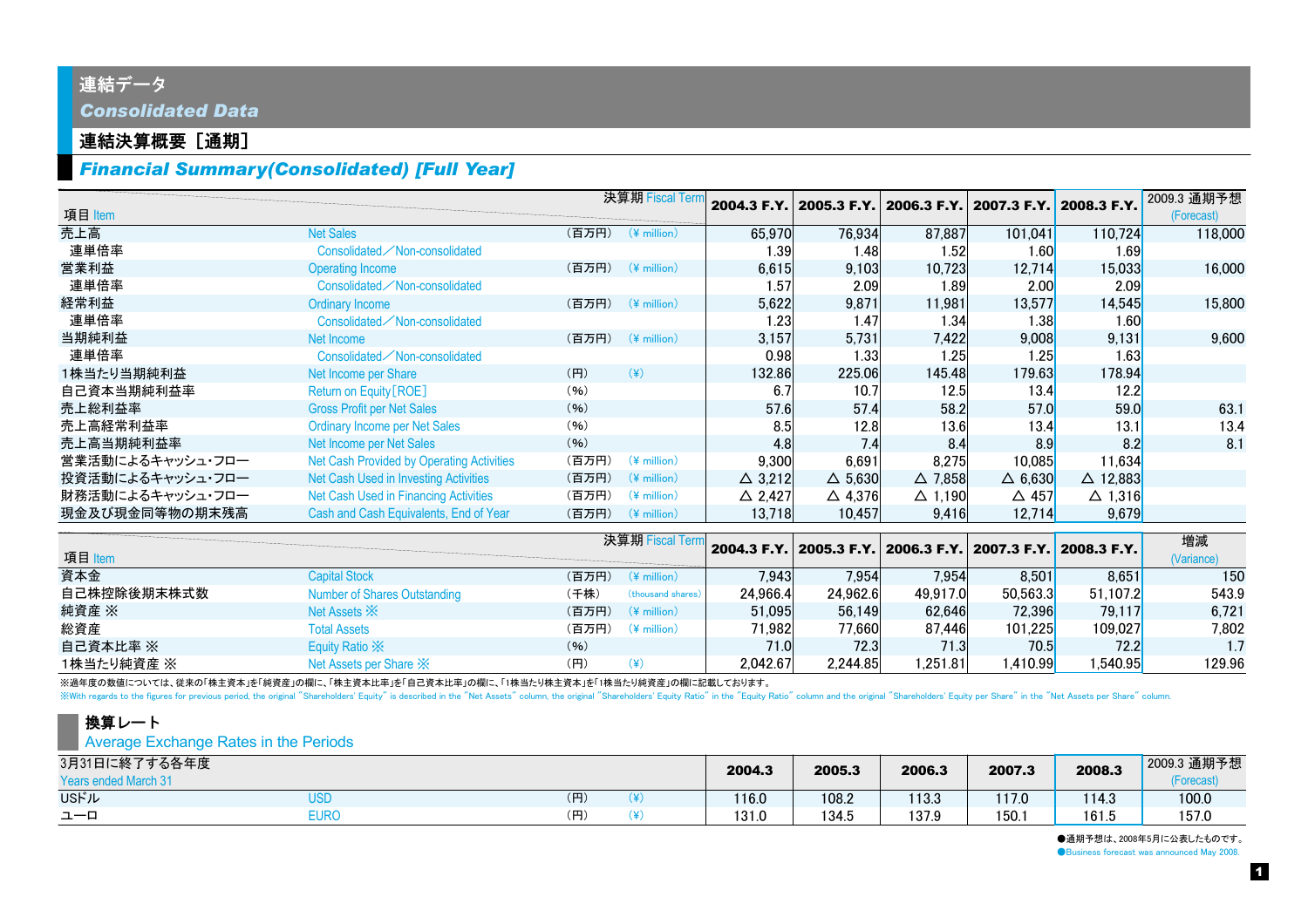## | 連結貸借対照表 [通期]

## *Consolidated Balance Sheets [Full Year]*

#### 資産の部

Assets Section

|           | 決算期 Fiscal Term                        | 2004.3 F.Y.    |               | 2005.3 F.Y.    |                          | 2006.3 F.Y.   |       | 2007.3 F.Y.     |       | 2008.3 F.Y.     |       | 増減                       |
|-----------|----------------------------------------|----------------|---------------|----------------|--------------------------|---------------|-------|-----------------|-------|-----------------|-------|--------------------------|
| 項目 Item   |                                        |                | $\frac{9}{6}$ |                | $\overline{\frac{9}{6}}$ |               | %     |                 | $\%$  |                 | %     | (Variance)               |
| 流動資産      | <b>Current Assets</b>                  | 48,239         | 67.0          | 50,060         | 64.5                     | 54.851        | 62.7  | 66.120          | 65.3  | 66,923          | 61.4  | 803                      |
| 現金及び預金    | <b>Cash and Cash Equivalents</b>       | 13,790         | 19.2          | 8.490          | 10.9                     | 9,485         | 10.8  | 12,793          | 12.6  | 9,694           | 8.9   | $\triangle$ 3,099        |
| 受取手形及び売掛金 | <b>Trade Notes and Trade Accounts</b>  | 18,825         | 26.2          | 23,426         | 30.2                     | 26,145        | 29.9  | 31,910          | 31.5  | 32,965          | 30.2  | 1,055                    |
| 有価証券      | <b>Marketable Securities</b>           | 87             | 0.1           | 2.053          | 2.6                      | 28            | 0.0   | 41              | 0.0   |                 | 0.1   | 30                       |
| 棚卸資産      | <b>Inventories</b>                     | 12,587         | 17.5          | 13.496         | 17.4                     | 15,291        | 17.5  | 16.563          | 16.4  | 18,341          | 16.8  | 1.778                    |
| 繰延税金資産    | <b>Deferred Tax Assets</b>             | 2,116          | 2.9           | 2,004          | 2.6                      | 2,540         | 2.9   | 3,668           | 3.6   | 4,492           | 4.1   | 824                      |
| 前払費用      | <b>Prepaid Expenses</b>                | 413            | 0.6           | 484            | 0.6                      | 614           | 0.7   | 788             | 0.8   | 796             | 0.7   | 8                        |
| 短期貸付金     | <b>Short-term Loans Receivable</b>     |                | 0.0           |                | 0.0                      |               | 0.0   |                 | 0.0   |                 | 0.0   |                          |
| その他の流動資産  | <b>Other Current Assets</b>            | 545            | 0.8           | 417            | 0.5                      | 1.161         | 1.3   | 861             | 0.9   | 1.058           | 1.0   | 197                      |
| 貸倒引当金     | <b>Allowance for Doubtful Accounts</b> | $\Delta$ 136   |               | $\Delta$ 317   |                          | $\Delta$ 419  |       | $\triangle$ 508 |       | $\triangle$ 500 |       |                          |
| 固定資産      | <b>Fixed Assets</b>                    | 23,742         | 33.0          | 27,599         | 35.5                     | 32,594        | 37.3  | 35,104          | 34.7  | 42,103          | 38.6  | 6,999                    |
| 有形固定資産    | <b>Property, Plant and Equipment</b>   | 17,563         | 24.4          | 17,962         | 23.1                     | 21,444        | 24.5  | 23,780          | 23.5  | 29,082          | 26.7  | 5,302                    |
| 建物及び構築物   | <b>Buildings and Structures</b>        | 7,218          | 10.0          | 7,011          | 9.0                      | 7,555         | 8.6   | 8.164           | 8.1   | 9,256           | 8.5   | 1,092                    |
| 機械装置及び運搬具 | <b>Machinery and Equipment</b>         | 1,152          | 1.6           | 1.610          | 2.1                      | 1.744         | 2.0   | 2.288           | 2.3   | 3.093           | 2.8   | 805                      |
| 工具器具及び備品  | <b>Furniture and Fixtures</b>          | 3,032          | 4.2           | 3,089          | 4.0                      | 3,387         | 3.9   | 3,786           | 3.7   | 4,219           | 3.9   | 433                      |
| 土地        | Land                                   | 6,003          | 8.3           | 6,004          | 7.7                      | 7,738         | 8.8   | 7,871           | 7.8   | 7,909           | 7.3   | 38                       |
| 建設仮勘定     | <b>Construction in Progress</b>        | 156            | 0.2           | 246            | 0.3                      | 1.018         | 1.2   | 1,669           | 1.6   | 4,603           | 4.2   | 2.934                    |
| 無形固定資産    | <b>Intangible Fixed Assets</b>         | 2,088          | 2.9           | 2,834          | 3.6                      | 3,244         | 3.7   | 3,726           | 3.7   | 5,795           | 5.3   | 2,069                    |
| 投資その他の資産  | <b>Investments and Other Assets</b>    | 4,090          | 5.7           | 6,802          | 8.8                      | 7,905         | 9.0   | 7.598           | 7.5   | 7,226           | 6.6   | $\triangle$ 372          |
| 投資有価証券    | <b>Investment Securities</b>           | 2,312          | 3.2           | 2,493          | 3.2                      | 3,988         | 4.6   | 3,004           | 3.0   | 3,077           | 2.8   | 73                       |
| 長期貸付金     | <b>Long-term Loans Receivable</b>      |                | 0.0           |                | 0.0                      |               | 0.0   |                 | 0.0   |                 | 0.0   |                          |
| 長期前払費用    | <b>Long-term Prepaid Expenses</b>      | 189            | 0.3           | 124            | 0.2                      | 110           | 0.1   | 179             | 0.2   | 154             | 0.1   | $\triangle 25$           |
| 投資不動産     | <b>Investments in Real Estates</b>     |                |               | 2.288          | 2.9                      | 2,173         | 2.5   | 2.136           | 2.1   | 2,124           | 1.9   | $\triangle$ 12           |
| 前払年金費用    | <b>Prepaid Pension Expenses</b>        |                |               |                |                          |               |       | 465             | 0.5   |                 |       |                          |
| その他の投資    | <b>Other Investments</b>               | 1,397          | 1.9           | 1.465          | 1.9                      | 1,454         | 1.7   | 1.697           | 1.7   | 1.612           | 1.5   | $\triangle$ 85           |
| 繰延税金資産    | <b>Deferred Tax Assets</b>             | 211            | 0.3           | 453            | 0.6                      | 177           | 0.2   | 115             | 0.1   | 255             | 0.2   | 140                      |
| 貸倒引当金     | <b>Allowance for Doubtful Accounts</b> | $\triangle$ 29 |               | $\triangle$ 29 |                          | $\triangle$ 3 |       | $\triangle$ 3   |       | $\triangle$ 3   |       | $\mathbf 0$              |
| 繰延資産      | <b>Deferred Assets</b>                 |                |               |                |                          |               |       |                 |       |                 |       |                          |
| 社債発行費     | <b>Bond Issue Cost</b>                 |                |               |                |                          |               |       |                 |       |                 |       | $\overline{\phantom{m}}$ |
| 資産合計      | <b>Total Assets</b>                    | 71.982         | 100.0         | 77.660         | 100.0                    | 87.446        | 100.0 | 101.225         | 100.0 | 109.027         | 100.0 | 7,802                    |

2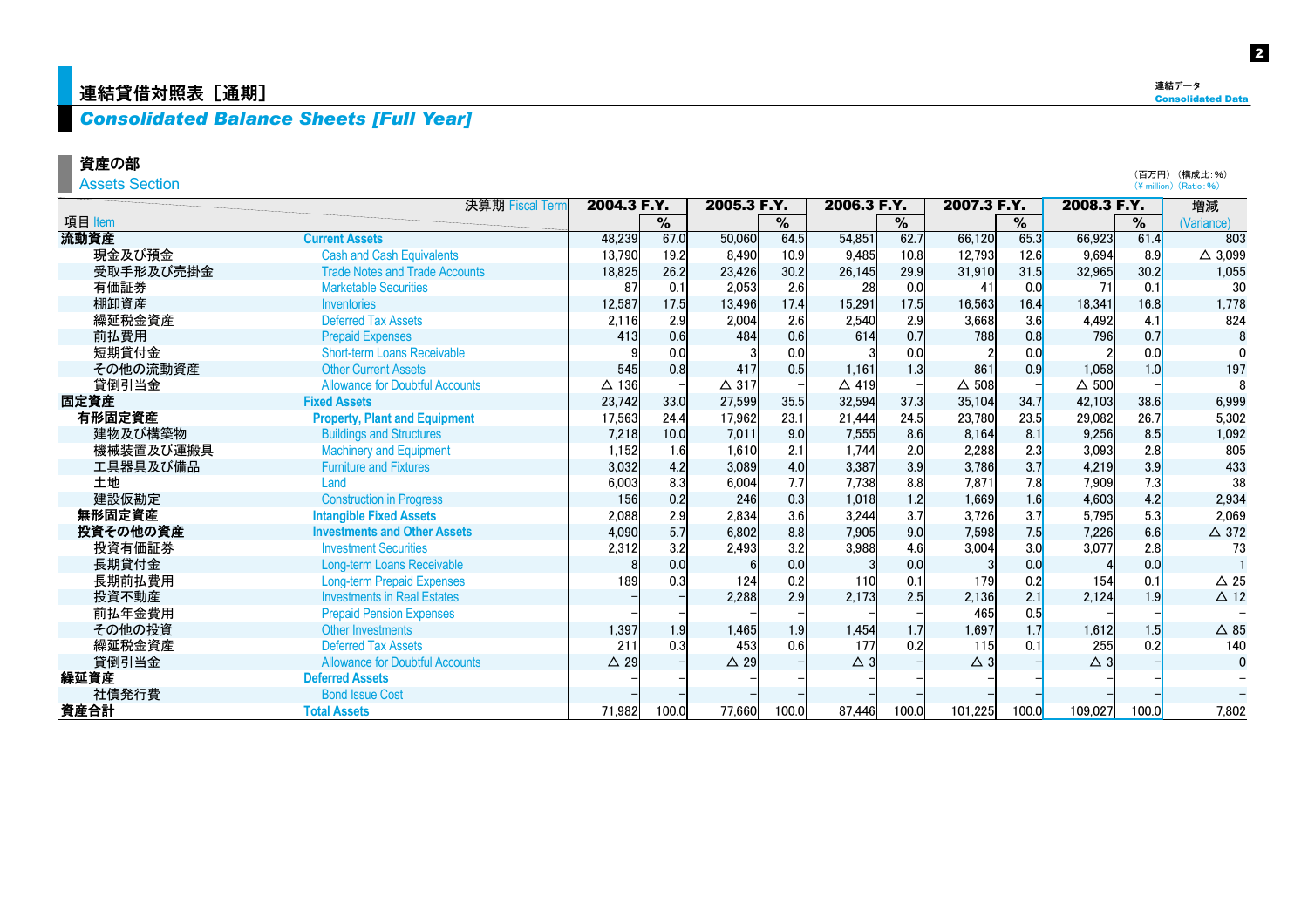## 負債・純資産の部

Liabilities and Net Assets

|                | 決算期 Fiscal Term                                     | 2004.3 F.Y. |               | 2005.3 F.Y.  |               | 2006.3 F.Y.  |               | 2007.3 F.Y.  |               | 2008.3 F.Y.  |                          | 増減                |
|----------------|-----------------------------------------------------|-------------|---------------|--------------|---------------|--------------|---------------|--------------|---------------|--------------|--------------------------|-------------------|
| 項目 Item        |                                                     |             | $\frac{9}{6}$ |              | $\frac{9}{6}$ |              | $\frac{9}{6}$ |              | $\frac{9}{6}$ |              | $\overline{\frac{9}{6}}$ | (Variance)        |
| 流動負債           | <b>Current Liabilities</b>                          | 18,907      | 26.3          | 18.161       | 23.4          | 20,967       | 24.0          | 25,634       | 25.3          | 26,241       | 24.1                     | 607               |
| 支払手形及び買掛金      | <b>Trade Notes and Trade Accounts</b>               | 6,660       | 9.3           | 8,239        | 10.6          | 8,868        | 10.1          | 10,731       | 10.6          | 11,247       | 10.3                     | 516               |
| 短期借入金          | Short-term Bank Loans                               | 3,593       | 5.0           | 73           | 0.1           | 146          | 0.2           | 79           | 0.1           | 546          | 0.5                      | 467               |
| 未払法人税等         | <b>Income Taxes Payable</b>                         | 2,044       | 2.8           | 1,939        | 2.5           | 2,664        | 3.0           | 3,244        | 3.2           | 2,061        | 1.9                      | $\Delta$ 1,183    |
| 繰延税金負債         | <b>Deferred Tax Liabilities</b>                     |             |               |              |               |              | 0.0           |              | 0.0           |              | 0.0                      | $\Delta$ 1        |
| 未払費用           | <b>Accrued Expenses</b>                             | 1,583       | 2.2           | 2,057        | 2.6           | 2,221        | 2.5           | 2,794        | 2.8           | 3,343        | 3.1                      | 549               |
| 賞与引当金          | <b>Reserve for Bonuses</b>                          | 1,473       | 2.0           | 1,758        | 2.3           | 2,057        | 2.4           | 2,403        | 2.4           | 2,643        | 2.4                      | 240               |
| 役員賞与引当金        | <b>Reserve for Directors' Bonuses</b>               |             |               |              |               |              |               | 163          | 0.2           | 182          | 0.2                      | 19                |
| 製品保証引当金        | <b>Reserve for Product Warranties</b>               | 207         | 0.3           | 225          | 0.3           | 407          | 0.5           | 541          | 0.5           | 423          | 0.4                      | $\Delta$ 118      |
| その他の流動負債       | <b>Other Current Liabilities</b>                    | 3,344       | 4.6           | 3,867        | 5.0           | 4,598        | 5.3           | 5,672        | 5.6           | 5,790        | 5.3                      | 118               |
| 固定負債           | <b>Long-term Liabilities</b>                        | 1,965       | 2.7           | 2,546        | 3.3           | 2,971        | 3.4           | 3,195        | 3.2           | 3,668        | 3.4                      | 473               |
| 長期借入金          | Long-term Debt                                      | 37          | 0.1           | 22           | 0.0           |              | 0.0           | 82           | 0.1           | 13           | 0.0                      | $\Delta$ 69       |
| 繰延税金負債         | <b>Deferred Tax Liabilities</b>                     | 628         | 0.9           | 766          | 1.0           | 1,067        | 1.2           | 1,387        | 1.4           | 1,701        | 1.6                      | 314               |
| 退職給付引当金        | <b>Liability for Retirement Benefits</b>            | 359         | 0.5           | 322          | 0.4           | 162          | 0.2           | 143          | 0.1           | 354          | 0.3                      | 211               |
| 役員退職慰労引当金      | <b>Liability for Directors' Retirement Benefits</b> | 271         | 0.4           | 298          | 0.4           | 284          | 0.3           | 264          | 0.3           | 247          | 0.2                      | $\Delta$ 17       |
| その他            | <b>Other Long-term Liabilities</b>                  | 668         | 0.9           | 1,136        | 1.5           | 1,454        | 1.7           | 1,317        | 1.3           | 1,351        | 1.2                      | 34                |
| 負債合計           | <b>Total Liabilities</b>                            | 20,873      | 29.0          | 20,708       | 26.7          | 23,939       | 27.4          | 28,829       | 28.5          | 29,910       | 27.4                     | 1,081             |
| 少数株主持分         | <b>Minority Interests</b>                           | 13          | 0.0           | 802          | 1.0           | 860          | 1.0           |              |               |              |                          |                   |
| 資本金            | <b>Capital Stock</b>                                | 7,943       | $11.0$        | 7,954        | 10.2          | 7,954        | 9.1           |              |               |              |                          |                   |
| 資本剰余金          | <b>Capital Surplus</b>                              | 11,170      | 15.5          | 11.182       | 14.4          | 11,184       | 12.8          |              |               |              |                          |                   |
| 利益剰余金          | <b>Earned Surplus</b>                               | 31,243      | 43.4          | 36,050       | 46.4          | 41,550       | 47.5          |              |               |              |                          |                   |
| その他有価証券評価差額金   | Unrealized Gain on Avaibable-for-Sale Securities    | 456         | 0.6           | 656          | 0.8           | 1,234        | 1.4           |              |               |              |                          |                   |
| 為替換算調整勘定       | <b>Foreign Currency Translation Adjustments</b>     | 357         | 0.5           | 423          | 0.5           | 872          | 1.0           |              |               |              |                          |                   |
| 自己株式           | <b>Treasury Stock</b>                               | $\Delta$ 75 |               | $\Delta$ 118 |               | $\Delta$ 150 |               |              |               |              |                          |                   |
| 資本合計           | <b>Total Shareholders' Equity</b>                   | 51,095      | 71.0          | 56.149       | 72.3          | 62,646       | 71.6          |              |               |              |                          |                   |
| 負債·少数株主持分·資本合計 | <b>Total Liabilities, Minority Interests</b>        | 71.982      | 100.0         | 77.660       | 100.0         | 87,446       | 100.0         |              |               |              |                          |                   |
|                | and Shareholders' Equity                            |             |               |              |               |              |               |              |               |              |                          |                   |
| 株主資本           | <b>Owners' Equity</b>                               |             |               |              |               |              |               | 68,864       | 68.0          | 77,791       | 71.4                     | 8,927             |
| 資本金            | <b>Capital Stock</b>                                |             |               |              |               |              |               | 8,501        | 8.4           | 8,651        | 7.9                      | 150               |
| 資本剰余金          | <b>Capital Surplus</b>                              |             |               |              |               |              |               | 11,731       | 11.6          | 13,588       | 12.5                     | 1,857             |
| 利益剰余金          | <b>Earned Surplus</b>                               |             |               |              |               |              |               | 48,794       | 48.2          | 55,737       | 51.1                     | 6,943             |
| 自己株式           | <b>Treasury Stock</b>                               |             |               |              |               |              |               | $\Delta$ 163 |               | $\Delta$ 185 |                          | $\Delta$ 22       |
| 評価 換算差額等       | <b>Valuation and Translation Adjustments</b>        |             |               |              |               |              |               | 2,480        | 2.4           | 962          | 0.9                      | $\Delta$ 1,518    |
| その他有価証券評価差額金   | Unrealized Gain on Avaibable-for-Sale Securities    |             |               |              |               |              |               | 805          | 0.8           | 351          | 0.3                      | $\triangle$ 454   |
| 為替換算調整勘定       | <b>Foreign Currency Translation Adjustments</b>     |             |               |              |               |              |               | 1,674        | 1.7           | 610          | 0.6                      | $\triangle$ 1,064 |
| 新株予約権          | <b>Subscription Rights to Shares</b>                |             |               |              |               |              |               |              |               | 236          | 0.2                      |                   |
| 少数株主持分         | <b>Minority Interests</b>                           |             |               |              |               |              |               | 1,051        | 1.0           | 127          | 0.1                      | $\triangle$ 924   |
| 純資産合計          | <b>Total Net Assets</b>                             |             |               |              |               |              |               | 72,396       | 71.5          | 79,117       | 72.6                     | 6,721             |
| 負債 純資産合計       | <b>Total Liabilities and Total Net Assets</b>       |             |               |              |               |              |               | 101,225      | 100.0         | 109,027      | 100.0                    | 7,802             |

(百万円) (構成比:%)<br>(¥ million) (Ratio:%)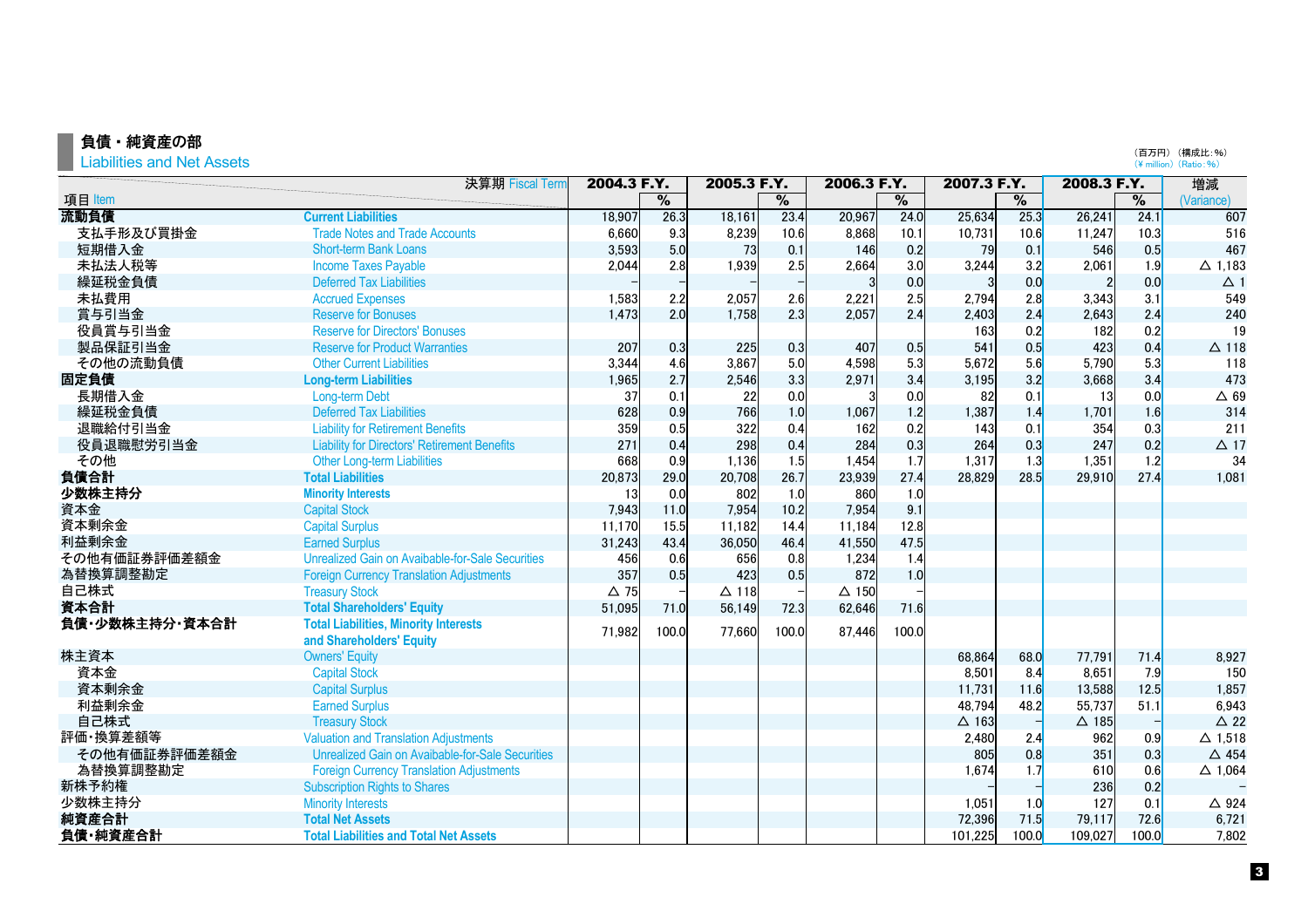## *Consolidated Income Statement [Full Year]*

|              |                                                        |                 |       |             |                          |                 |       |                 |                          | (百万円) (構成比:%)<br>$(*$ million) $(Ratio: %)$ |       |
|--------------|--------------------------------------------------------|-----------------|-------|-------------|--------------------------|-----------------|-------|-----------------|--------------------------|---------------------------------------------|-------|
|              | 決算期 Fiscal Term                                        | 2004.3 F.Y.     |       | 2005.3 F.Y. |                          | 2006.3 F.Y.     |       | 2007.3 F.Y.     |                          | 2008.3 F.Y.                                 |       |
| 項目 Item      |                                                        |                 | $\%$  |             | $\overline{\frac{9}{6}}$ |                 | $\%$  |                 | $\overline{\frac{9}{6}}$ |                                             | $\%$  |
| 売上高          | <b>Net Sales</b>                                       | 65,970          | 100.0 | 76.934      | 100.0                    | 87,887          | 100.0 | 101,041         | 100.0                    | 110,724                                     | 100.0 |
| 売上原価         | <b>Cost of Sales</b>                                   | 27,940          | 42.4  | 32,803      | 42.6                     | 36.739          | 41.8  | 43,497          | 43.0                     | 45,396                                      | 41.0  |
| 売上総利益        | <b>Gross Profit</b>                                    | 38.029          | 57.6  | 44,130      | 57.4                     | 51.148          | 58.2  | 57,543          | 57.0                     | 65,327                                      | 59.0  |
| 販売費及び一般管理費   | Selling, General and Administrative                    | 31,414          | 47.6  | 35,027      | 45.5                     | 40,425          | 46.0  | 44,828          | 44.4                     | 50,293                                      | 45.4  |
| 営業利益         | <b>Operating Income</b>                                | 6,615           | 10.0  | 9,103       | 11.8                     | 10,723          | 12.2  | 12,714          | 12.6                     | 15,033                                      | 13.6  |
| 営業外収益        | Non-Operating Income                                   | 364             | 0.6   | 1,218       | 1.6                      | 1,558           | 1.8   | 1,185           | 1.2                      | 880                                         | 0.8   |
| 受取利息及び配当金    | <b>Interest and Dividend Income</b>                    | 102             |       | 89          |                          | 102             |       | 149             |                          | 225                                         |       |
| 受取ロイヤルティ     | <b>Royalty</b>                                         | 36              |       | 36          |                          | 48              |       | 48              |                          | 34                                          |       |
| 投資不動産収入      | Income on Invested Real Estates                        |                 |       | 502         |                          | 395             |       | 393             |                          | 384                                         |       |
| 持分法による投資利益   | Equity in earnings of investees                        |                 |       |             |                          | 25              |       | 29              |                          | 29                                          |       |
| 為替差益         | Foreign Exchange Gain                                  |                 |       | 441         |                          | 828             |       | 374             |                          |                                             |       |
| その他の営業外収益    | <b>Other Non-Operating Income</b>                      | 220             |       | 140         |                          | 158             |       | 190             |                          | 206                                         |       |
| 営業外費用        | <b>Non-Operating Expenses</b>                          | 1,356           | 2.1   | 450         | 0.6                      | 300             | 0.3   | 322             | 0.3                      | 1,369                                       | 1.2   |
| 支払利息及び割引料    | <b>Interest Expenses</b>                               | 88              |       | 43          |                          | 22              |       | 27              |                          | 33                                          |       |
| 営業権償却        | <b>Amortization of Good Will</b>                       | 70              |       | 70          |                          | $6\phantom{1}6$ |       |                 |                          |                                             |       |
| 売上割引         | Cash discount                                          | 36              |       | 34          |                          | 32              |       | 28              |                          | 28                                          |       |
| 投資不動産維持費     | <b>Upkeep of invested Real Estates</b>                 |                 |       | 203         |                          | 197             |       | 169             |                          | 155                                         |       |
| 為替差損         | <b>Exchange Loss</b>                                   | 947             |       |             |                          |                 |       |                 |                          | 1,048                                       |       |
| その他の営業外費用    | <b>Other Non-Operating Expenses</b>                    | 214             |       | 98          |                          | 43              |       | 97              |                          | 103                                         |       |
| 経常利益         | <b>Ordinary Income</b>                                 | 5,622           | 8.5   | 9,871       | 12.8                     | 11,981          | 13.6  | 13,577          | 13.4                     | 14,545                                      | 13.1  |
| 特別利益         | <b>Extraordinary Income</b>                            | 31              | 0.0   | 19          | 0.0                      | 59              | 0.1   | 370             | 0.4                      | 40                                          | 0.0   |
| 投資有価証券売却益    | <b>Gain on Sales of Investment Securities</b>          |                 |       |             |                          |                 |       | 117             |                          |                                             |       |
| 固定資産売却益      | Gains on sale of fixed assets                          | 16              |       |             |                          |                 |       | 27              |                          |                                             |       |
| 貸倒引当金戻入益     | Gain on Transfer from Allowance for Bad Debts          |                 |       |             |                          | 42              |       | 42              |                          | 33                                          |       |
| 役員退職慰労引当金戻入益 | Reversal of reserve for directors' retirement benefits |                 |       |             |                          |                 |       |                 |                          |                                             |       |
| 持分変動による利益    | Investment income from change of equity                |                 |       |             |                          |                 |       |                 |                          |                                             |       |
| その他          | <b>Other Extraordinary Income</b>                      |                 |       |             |                          |                 |       | 180             |                          |                                             |       |
| 特別損失         | <b>Extraordinary Expenses</b>                          | 396             | 0.6   | 652         | 0.8                      | 138             | 0.2   | 180             | 0.2                      | 661                                         | 0.6   |
| 有価証券等評価損     | Write-down of Investment Securities                    | 12              |       | 176         |                          | 6               |       | 38              |                          | 145                                         |       |
| 固定資産除売却損     | Loss on Disposal of Property, Plant and Equipment      | 89              |       | 100         |                          | 131             |       | 141             |                          | 174                                         |       |
| その他          | <b>Other Extraordinary Expenses</b>                    | 293             |       | 375         |                          |                 |       |                 |                          | 341                                         |       |
| 税金等調整前当期純利益  | Income before Income Taxes and Minority Interests      | 5,257           | 8.0   | 9,237       | 12.0                     | 11,902          | 13.5  | 13,768          | 13.6                     | 13,924                                      | 12.6  |
| 法人税、住民税及び事業税 | <b>Income Taxes and Enterprise Taxes</b>               | 2,557           | 3.9   | 3,614       | 4.7                      | 5,010           | 5.7   | 5,139           | 5.1                      | 5,245                                       | 4.7   |
| 法人税等調整額      | <b>Income Taxes Adjustments</b>                        | $\triangle$ 413 |       | △ 108       |                          | $\Delta$ 561    |       | $\triangle$ 424 |                          | △ 428                                       |       |
| 少数株主利益       | Minority Interest in Net Income                        | $\triangle$ 44  |       |             |                          | 31              | 0.0   | 44              | 0.0                      | $\triangle$ 24                              |       |
| 当期純利益        | Net Income                                             | 3,157           | 4.8   | 5,731       | 7.4                      | 7,422           | 8.4   | 9,008           | 8.9                      | 9,131                                       | 8.2   |

連結データ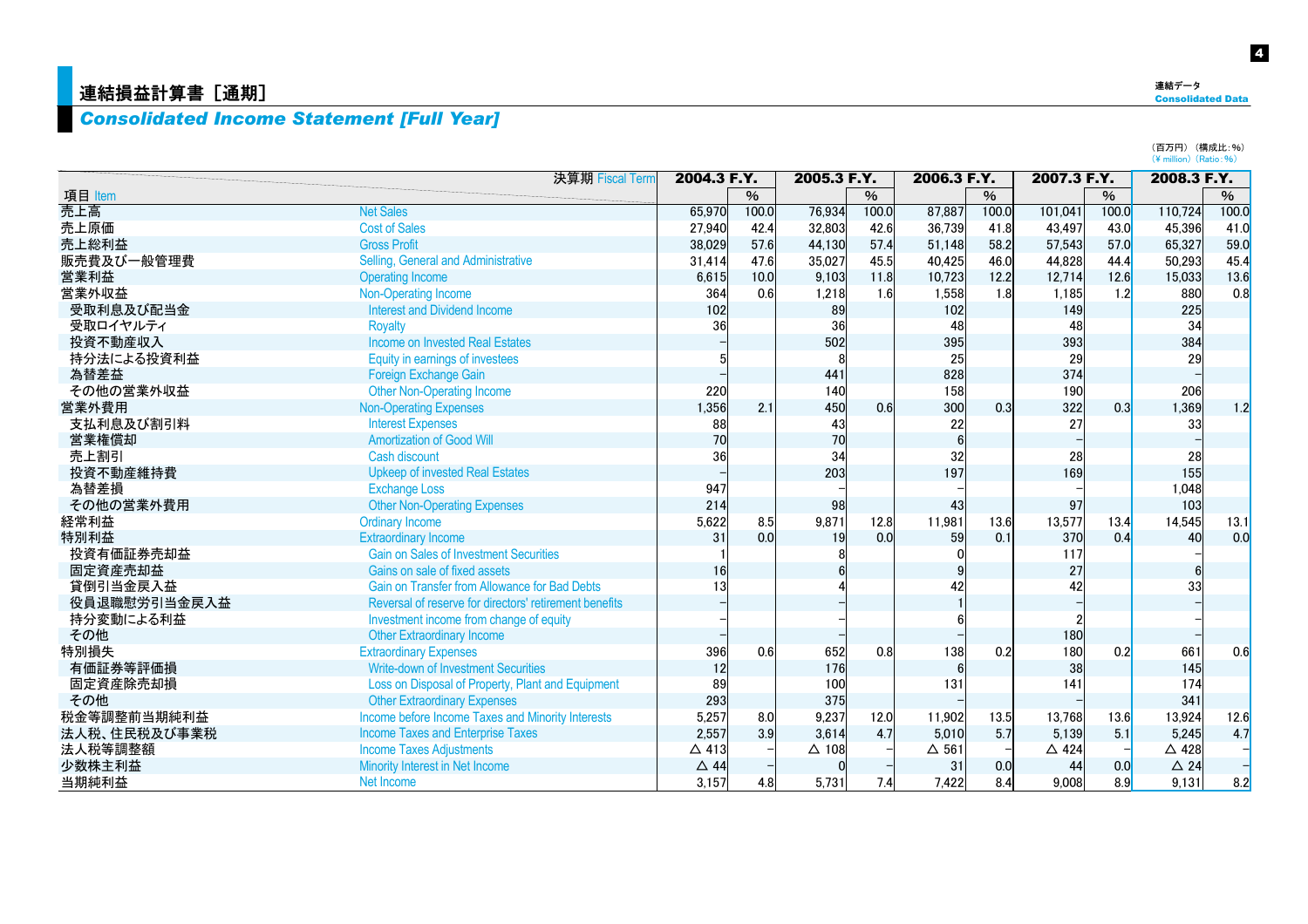## $\frac{1}{2}$ 連結キャッシュ・フロー計算書 [通期]

## *Consolidated Cash Flow Statement [Full Year]*

| 連結データ                    |  |
|--------------------------|--|
| <b>Consolidated Data</b> |  |

(百万円)<br>(¥ million)

|                   | 決算期 Fiscal Term                                                                     | 2004.3 F.Y.       | 2005.3 F.Y.       |                   | 2006.3 F.Y. 2007.3 F.Y. 2008.3 F.Y. |                   |
|-------------------|-------------------------------------------------------------------------------------|-------------------|-------------------|-------------------|-------------------------------------|-------------------|
| 項目 Item           |                                                                                     |                   |                   |                   |                                     |                   |
| 税金等調整前当期純利益       | <b>Income before Income Taxes and Minority Interests</b>                            | 5,257             | 9,237             | 11,902            | 13,768                              | 13,924            |
| 減価償却費             | <b>Depreciation and Amortization</b>                                                | 3,203             | 3,296             | 3,592             | 4,008                               | 3,958             |
| のれん償却額            | <b>Amortization of Goodwill</b>                                                     | $\triangle$ 32    |                   | 33                |                                     | 479               |
| 賞与引当金の増減額         | Increase (Decrease) in Reserve for Bonus                                            | 118               | 278               | 378               | 458                                 | 291               |
| 役員賞与引当金の増減額       | Increase/decrease in reserve for bonuses to directors                               |                   |                   |                   | 163                                 | 18                |
| 役員退職慰労引当金の増減額     | Increase (Decrease) in Directors' Retirement Allowances                             | $\triangle$ 25    | 27                | $\Delta$ 14       | $\Delta$ 19                         | $\Delta$ 17       |
| 退職給付引当金の増減額       | Increase (Decrease) in Reserve for Retirement Allowances                            | $\triangle$ 238   | $\triangle$ 40    | $\Delta$ 161      | $\triangle$ 24                      | 163               |
| 前払年金費用の増減額        | Increase/decrease in Prepaid pension cost                                           |                   |                   |                   | $\triangle$ 465                     | 465               |
| 貸倒引当金の増減額         | Increase (Decrease) in Allowance for Bad Debts                                      | 10                | 177               | 21                | 46                                  | 21                |
| 受取利息及び受取配当金       | <b>Interest and Dividend Income</b>                                                 | $\triangle$ 102   | $\triangle$ 89    | $\triangle$ 102   | $\triangle$ 149                     | $\triangle$ 225   |
| 支払利息              | <b>Interest Expenses</b>                                                            | 88                | 43                | 22                | 27                                  | 33                |
| 持分法による投資損益        | Equity in earnings/loss of investees                                                | $\Delta$ 5        | $\triangle$ 8     | $\triangle$ 25    | $\triangle$ 29                      | $\triangle$ 29    |
| 投資有価証券売却損益        | Gain/loss on sales of investment securities                                         | 10                | $\triangle$ 8     |                   | $\Delta$ 117                        |                   |
| 有価証券等評価損          | <b>Write-Down of Marketable Equity Securities</b>                                   | 12                | 176               |                   | $\triangle$ 78                      | 145               |
| 固定資産除売却損          | Loss on Disposal of fixed assets                                                    | 89                | 94                | 122               | 141                                 | 174               |
| 売上債権の増減額          | Increase (Decrease) in Notes and Accounts Receivable                                | $\Delta$ 1.606    | $\triangle$ 4.119 | $\triangle$ 2,383 | $\triangle$ 4,392                   | $\triangle$ 2.462 |
| 棚卸資産の増減額          | Increase (Decrease) in Inventories                                                  | $\triangle$ 1,270 | $\triangle$ 744   | $\triangle$ 684   | △ 297                               | $\triangle$ 1,917 |
| 仕入債務の増減額          | Decrease (Increase) in Notes and Accounts Payable                                   | 1,481             | 1,368             | $\triangle$ 753   | 690                                 | 1,468             |
| 未払(未収)消費税等の増減額    | Decrease (Increase) in Consumption Taxes Payable                                    | 182               | $\triangle$ 88    | $\Delta$ 165      | 160                                 | $\Delta$ 112      |
| 役員賞与の支払額          | <b>Officer's Bonus</b>                                                              | $\triangle$ 99    | $\triangle$ 100   | $\Delta$ 111      | $\Delta$ 159                        |                   |
| その他               | <b>Others</b>                                                                       | 2.965             | 986               | 698               | 934                                 | 1.462             |
| 小計                | <b>Total</b>                                                                        | 10,040            | 10,495            | 12,383            | 14,627                              | 17,849            |
| 利息及び配当金の受取額       | <b>Interest and Dividend Income - Received</b>                                      | 87                | 76                | 99                | 145                                 | 218               |
| 利息の支払額            | <b>Interest Expenses - Paid</b>                                                     | $\triangle$ 86    | $\Delta$ 21       | $\Delta$ 16       | $\triangle$ 27                      | $\triangle$ 18    |
| 法人税等の支払額          | <b>Income Taxes - Paid</b>                                                          | $\triangle$ 740   | $\Delta$ 3,859    | $\triangle$ 4.191 | $\triangle$ 4,660                   | $\triangle$ 6,415 |
| 営業活動によるキャッシュ・フロー  | <b>Net Cash Provided by Operating Activities</b>                                    | 9.300             | 6.691             | 8,275             | 10,085                              | 11.634            |
| 定期預金の預入による支出      | Payment into time deposit                                                           |                   | $\Delta$ 58       | $\Delta$ 66       | $\Delta$ 40                         | $\triangle$ 44    |
| 定期預金の払い戻しによる収入    | <b>Repayment of time deposit</b>                                                    | 84                | 137               | 30                | 30                                  | 108               |
| 有形固定資産の取得による支出    | Purchase of Property, Plant and Equipment                                           | $\Delta$ 1.935    | $\triangle$ 2,383 | $\triangle$ 5.795 | $\triangle$ 4,628                   | $\triangle$ 8.265 |
| 無形固定資産の取得による支出    | <b>Purchase of Software and Other Assets</b>                                        | △ 899             | $\Delta$ 1.763    | $\triangle$ 1.421 | $\Delta$ 1,487                      | $\triangle$ 2.460 |
| 投資有価証券の取得による支出    | <b>Purchase of Investment Securities</b>                                            | $\Delta$ 12       | $\Delta$ 12       | $\triangle$ 494   |                                     | $\triangle$ 993   |
| 投資有価証券の売却による収入    | <b>Proceeds from Sales of Investment Securities</b>                                 |                   | 36                |                   | 304                                 | 77                |
| 子会社株式の取得による収支     | Proceeds and Payment about Acquisition of Subsidiary                                | $\triangle$ 283   | 34                |                   | $\triangle$ 533                     | $\Delta$ 1,315    |
| 投資不動産の取得による支出     | Payment for investment in real estate                                               |                   | $\Delta$ 1.664    | $\Delta$ 58       | $\triangle$ 8                       | $\triangle$ 23    |
| その他資産増減額          | <b>Others</b>                                                                       | $\Delta$ 173      | 42                | $\triangle$ 52    | $\triangle$ 266                     | 33                |
| 投資活動によるキャッシュ・フロー  | <b>Net Cash Used in Investing Activities</b>                                        | $\triangle$ 3.212 | $\Delta$ 5,630    | $\triangle$ 7.858 | $\triangle$ 6,630                   | △ 12,883          |
| 短期借入金純増減額         | Increase (Decrease) in Short-term Bank Loans - Net                                  | 546               | $\Delta$ 1,946    | $\triangle$ 39    | $\Delta$ 118                        | 491               |
| 長期借入による収入         | Proceeds from Borrowing of Long-term Debt                                           |                   |                   |                   | 191                                 |                   |
| 長期借入金の返済による支出     | <b>Repayments of Long-term Debt</b>                                                 | $\triangle$ 2.234 | $\Delta$ 1,591    | $\Delta$ 19       | $\triangle$ 64                      | $\triangle$ 66    |
| 株式の発行による収入        | Proceeds from issuance of stocks                                                    |                   | 22                |                   | 1,093                               | 299               |
| 少数株主からの払込みによる収入   | Proceeds from minority shareholders on issuing stocks of subsidiaries               |                   |                   | 21                | 59                                  | 13                |
| 自己株式の取得による支出      | <b>Payment for Treasury stock</b>                                                   | $\Delta$ 11       | $\triangle$ 42    | $\triangle$ 30    | $\Delta$ 12                         | $\Delta$ 21       |
| 配当金の支払額           | <b>Cash Dividends Paid</b>                                                          | $\Delta$ 598      | $\triangle$ 823   | $\triangle$ 1.123 | $\triangle$ 1,603                   | $\triangle$ 2,031 |
| 少数株主への配当金の支払額     | Dividend paid to minority shareholders                                              |                   |                   |                   | $\Delta$ 3                          |                   |
| その他               | <b>Others</b>                                                                       | $\Delta$ 131      |                   |                   |                                     |                   |
| 財務活動によるキャッシュ・フロー  | <b>Net Cash Used in Financing Activities</b>                                        | $\triangle$ 2,427 | $\triangle$ 4,376 | $\Delta$ 1,190    | △ 457                               | $\Delta$ 1,316    |
| 現金及び現金同等物に係る換算差額  | <b>Foreign Currency Translation Adjustments Cash and Cash Equivalents</b>           | △ 195             | 55                | 275               | 301                                 | △ 479             |
| 現金及び現金同等物の増減額     | Net Increase (Decrease) in Cash and Cash Equivalents                                | 3,465             | $\triangle$ 3,260 | △ 498             | 3,298                               | $\triangle$ 3,044 |
| 現金及び現金同等物の期首残高    | <b>Cash and Cash Equivalents, Beginning of Year</b>                                 | 10,253            | 13,718            | 10.457            | 9,416                               | 12,714            |
| 現金及び現金同等物の期首残高調整額 | Decrease of Cash and Cash Equivalents by the change of closing date of subsidiaries |                   |                   | $\triangle$ 542   |                                     | 8                 |
| 現金及び現金同等物の期末残高    | <b>Cash and Cash Equivalents, End of Year</b>                                       | 13,718            | 10,457            | 9,416             | 12,714                              | 9,679             |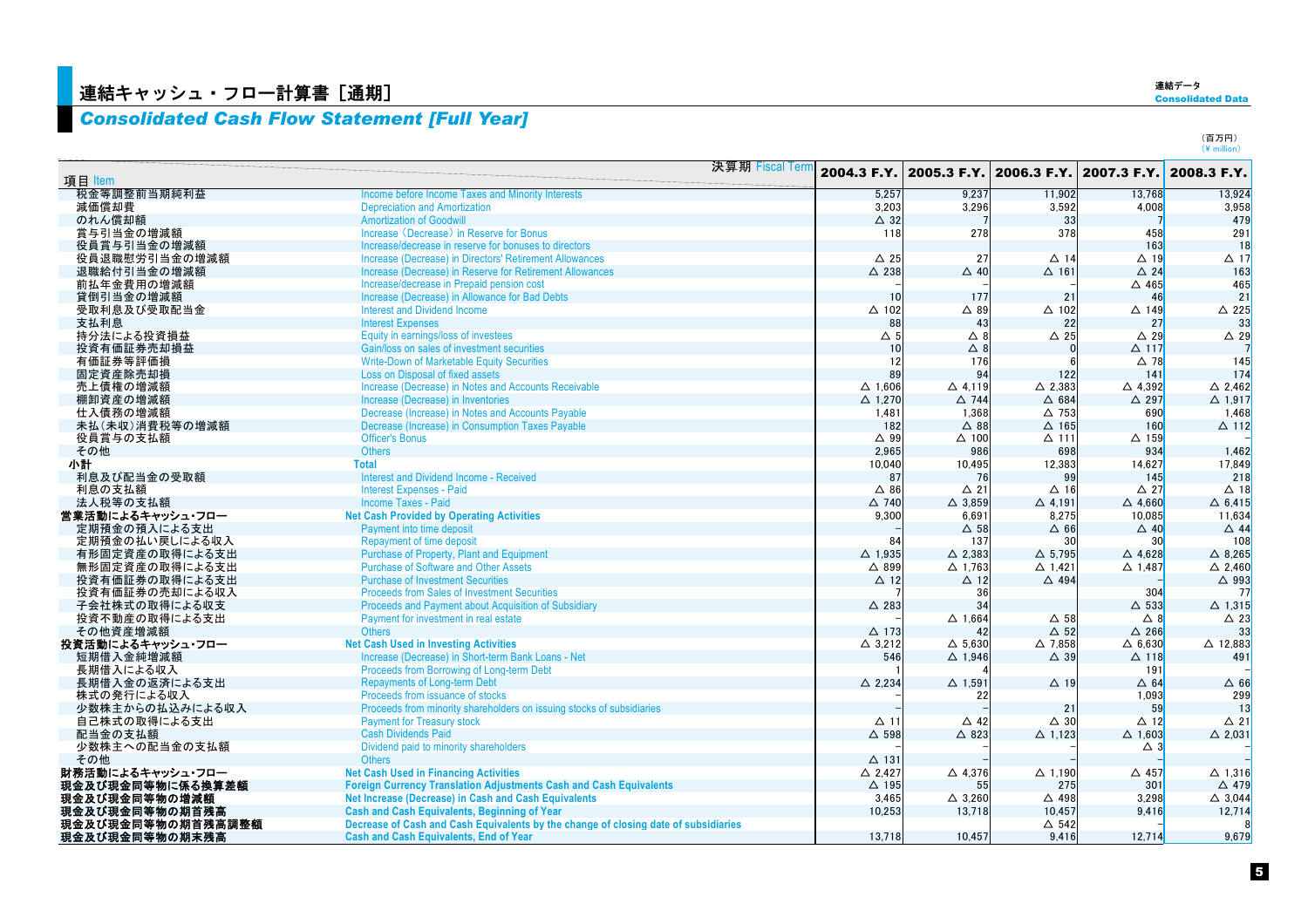## <mark>|</mark> 収益の状況[通期]

6

連結データ

## *Sales and Profit [Full Year]*

| 売上高<br><b>Net Sales</b>                                                                                                                                                              | 売上総利益<br><b>Gross Profit</b>                                                                                                                                                                                             | 営業利益<br><b>Operating Income</b>                                                                                                                                                                                           | 経常利益<br><b>Ordinary Income</b>                                                                                                                                                            | 当期純利益<br>Net Income                                                                                                       |
|--------------------------------------------------------------------------------------------------------------------------------------------------------------------------------------|--------------------------------------------------------------------------------------------------------------------------------------------------------------------------------------------------------------------------|---------------------------------------------------------------------------------------------------------------------------------------------------------------------------------------------------------------------------|-------------------------------------------------------------------------------------------------------------------------------------------------------------------------------------------|---------------------------------------------------------------------------------------------------------------------------|
| (百万円)<br>$(*$ million)                                                                                                                                                               | (百万円)<br>$(*)$ million)                                                                                                                                                                                                  | (百万円)<br>$(*)$ million)                                                                                                                                                                                                   | (百万円)<br>$(*)$ million)                                                                                                                                                                   | (百万円)<br>$(*)$ million)                                                                                                   |
| 120,000<br>$701,041$ <sup>140,724</sup><br>$\begin{array}{r} 76,934 \ \hline 76,934 \ \hline \end{array}$<br>60,000<br>40,000<br>20,000<br>$\Omega$<br>'04.3 '05.3 '06.3 '07.3 '08.3 | 70,000<br>$-51,148$ <sup>--57,54365,327<br/>- 51,148---</sup><br>$60,000 -$<br>$\frac{50,000}{40,000}$ 38,029 $\frac{44,130}{10}$<br>40,000<br>$30,000 -$<br>20,000<br>10,000<br>$'05.3$ $'06.3$<br>'07.3 '08.3<br>'04.3 | 16.000<br>-15.033<br>12.714<br>14,000<br>$-\frac{9}{9}$ $\frac{10}{2}$ $\frac{10}{2}$ $\frac{123}{2}$<br>12,000<br>10,000<br>$8,000$ $6,615$ -<br>6,000<br>4,000<br>2,000<br>$\Omega$<br>'05.3 '06.3 '07.3 '08.3<br>'04.3 | 16.000<br>13,57714,545<br>14,000<br>$-11.981-$<br>12,000<br>$-9.871 -$<br>10,000<br>8,000<br>$-5.622 -$<br>6.000<br>4,000<br>2,000<br>$\Omega$<br>$'05.3$ $'06.3$<br>'07.3 '08.3<br>'04.3 | 10,000<br>$9,008 - 9,131$<br>7,422<br>8.000<br>5,731<br>6,000<br>4,000 3,157<br>2,000<br>'05.3 '06.3 '07.3 '08.3<br>'04.3 |
|                                                                                                                                                                                      |                                                                                                                                                                                                                          | ■ 通期                                                                                                                                                                                                                      |                                                                                                                                                                                           |                                                                                                                           |
|                                                                                                                                                                                      |                                                                                                                                                                                                                          | <b>Full Year</b>                                                                                                                                                                                                          |                                                                                                                                                                                           |                                                                                                                           |
| 売上総利益率                                                                                                                                                                               | 売上高営業利益率                                                                                                                                                                                                                 | 売上高経常利益率                                                                                                                                                                                                                  | 売上高当期純利益率                                                                                                                                                                                 | 自己資本当期純利益率                                                                                                                |
| <b>Gross Profit per Net Sales</b>                                                                                                                                                    | <b>Operating Income per Net Sales</b>                                                                                                                                                                                    | <b>Ordinary Income per Net Sales</b>                                                                                                                                                                                      | Net Income per Sales                                                                                                                                                                      | Return on Equity(ROE)                                                                                                     |
| (9/6)<br>(%)                                                                                                                                                                         | (96)<br>$(\%)$                                                                                                                                                                                                           | (96)<br>$(\%)$                                                                                                                                                                                                            | (96)<br>(% )                                                                                                                                                                              | (96)<br>$(\%)$                                                                                                            |
| 62.0                                                                                                                                                                                 | 15.0 - - - - - - - - 12.2 - -12.6 - -13.6 -                                                                                                                                                                              | $-12.8 - - - - - - -13.4 - - -13.1$<br>15.0                                                                                                                                                                               | 10.0<br>-89-                                                                                                                                                                              | 15.0<br>$- -12.5 - -13.4 - -12.2 -$                                                                                       |
| 60.0                                                                                                                                                                                 | $12.0 - 10.0$                                                                                                                                                                                                            | 12.0 $-\overline{8.5}$<br>136                                                                                                                                                                                             | $7.4$ $84$<br>8.0                                                                                                                                                                         | 10.7<br>12.0                                                                                                              |
| 59.0<br>57.6 57.4 58.2<br>58.0                                                                                                                                                       | $9.0 -$                                                                                                                                                                                                                  | 9.0                                                                                                                                                                                                                       | $6.0 - \frac{4.8}{4}$                                                                                                                                                                     | $9.0 - 6.7 -$                                                                                                             |
|                                                                                                                                                                                      | 6.0                                                                                                                                                                                                                      | 6.0                                                                                                                                                                                                                       | 4.0                                                                                                                                                                                       | 6.0                                                                                                                       |
| 56.0<br>54.0                                                                                                                                                                         | 3.0<br>0.0                                                                                                                                                                                                               | 3.0<br>0.0                                                                                                                                                                                                                | 2.0<br>0.0                                                                                                                                                                                | 3.0<br>00                                                                                                                 |

収益の状況

Sales and Profit

(前期比:%) (Growth:%)

|            |                                   |       | 決算期 Fiscal Term         | 2004.3 F.Y. |      | 2005.3 F.Y. |        | 2006.3 F.Y. |         | 2007.3 F.Y. |       | 2008.3 F.Y. |       |
|------------|-----------------------------------|-------|-------------------------|-------------|------|-------------|--------|-------------|---------|-------------|-------|-------------|-------|
| 項目 Item    |                                   |       |                         |             | $\%$ |             | %      |             | $\%$    |             | %     |             | %     |
| 売上高        | <b>Net Sales</b>                  | (百万円) | $(*)$ million           | 65.970      |      | 76.934      | 116.61 | 87,887      | 114.2   | 101.041     | 115.0 | 110.724     | 109.6 |
| 売上総利益      | <b>Gross Profit</b>               | (百万円) | $(*)$ million           | 38.029      |      | 44.130      | 116.01 | 51.148      | l 15.91 | 57.543      | 112.5 | 65,327      | 113.5 |
| 営業利益       | <b>Operating Income</b>           | (百万円) | $(\frac{2}{3})$ million | 6.615       |      | 9.103       | 137.6  | 10.723      | 117.8   | 12.714      | 118.6 | 15.033      | 118.2 |
| 経常利益       | Ordinary Income                   | (百万円) | $(*$ million)           | 5.622       |      | 9.871       | 175.61 | 11,981      | 121.4   | 13.577      | 113.3 | 14,545      | 107.1 |
| 当期純利益      | Net Income                        | (百万円) | $(*$ million)           | 3.157       |      | 5.731       | 181.5  | 7,422       | 129.5   | 9.008       | 121.4 | 9,131       | 101.4 |
| 売上総利益率     | <b>Gross Profit per Net Sales</b> | (96)  |                         | 57.6        |      | 57.4        |        | 58.2        |         | 57.0        |       | 59(         |       |
| 売上高営業利益率   | Operating Income per Net Sales    | (96)  |                         | 10.0        |      | 11.8        |        | 12.2        |         | 12.6        |       | 13.6        |       |
| 売上高経常利益率   | Ordinary Income per Net Sales     | (96)  |                         | 8.5         |      | 12.8        |        | 13.6        |         | 13.4        |       | 13.1        |       |
| 売上高当期純利益率  | Net Income per Sales              | (96)  |                         | 4.8         |      | 7.4         |        | 8.4         |         | 8.9         |       | 8.2         |       |
| 自己資本当期純利益率 | Return on Equity (ROE)            | (96)  |                         | 6.7         |      | 10.7        |        | 12.5        |         | 13.4        |       | 12.2        |       |

■ 通期 Full Year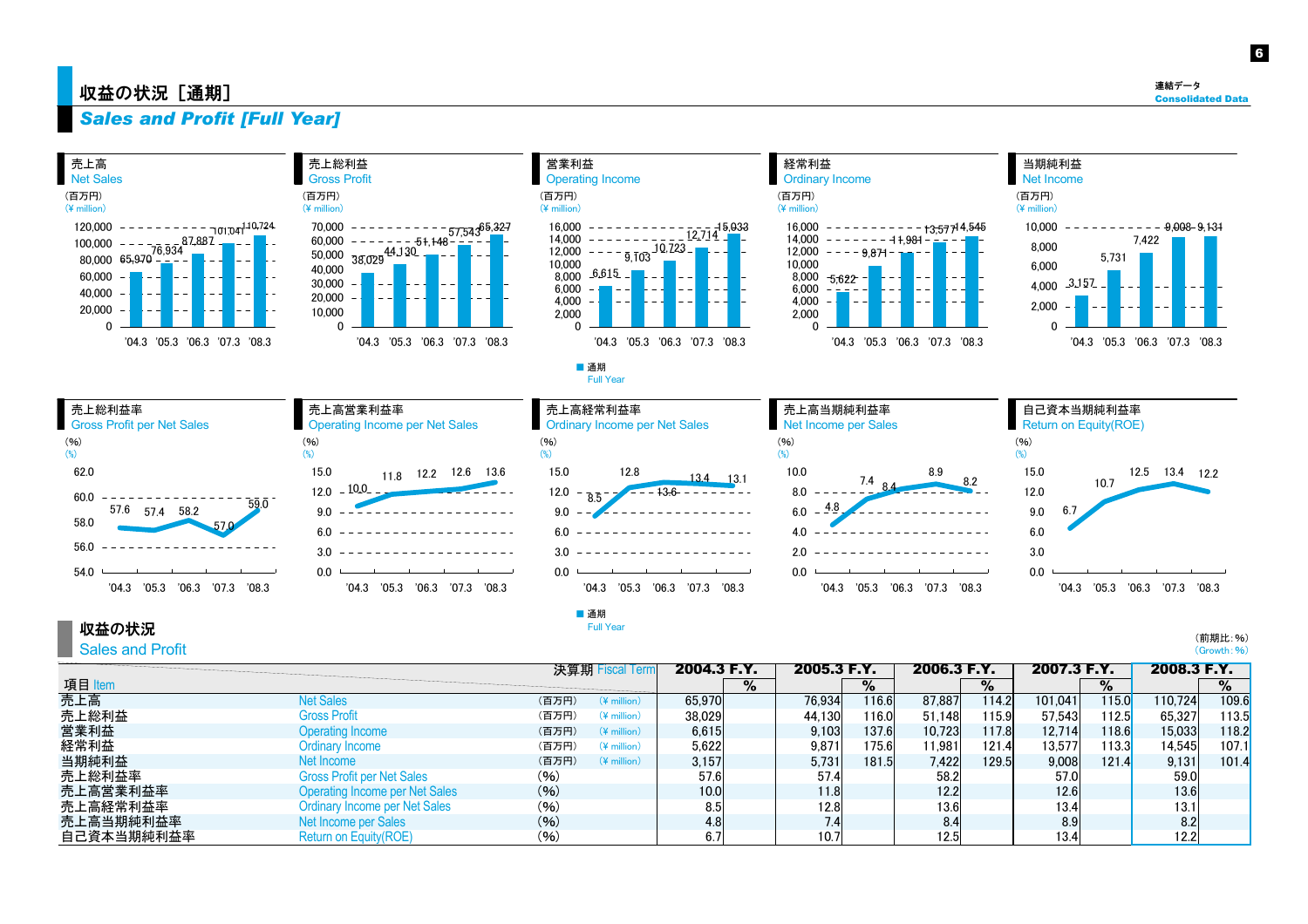## 資産および負債・純資産の状況[通期] Consolidated Data かいしょう こうしょう こうしょう こうしょう こうしょう こうしゅうしょう

#### *Assets, Liabilities and Net Assets [Full Year]*



#### 資産および負債・純資産の状況

#### Assets, Liabilities and Net Assets

|               |                                     |       | 決算期 Fiscal Term | 2004.3 F.Y. |   | 2005.3 F.Y. |       | 2006.3 F.Y. |        | 2007.3 F.Y. |       | 2008.3 F.Y. |       | 増減                |
|---------------|-------------------------------------|-------|-----------------|-------------|---|-------------|-------|-------------|--------|-------------|-------|-------------|-------|-------------------|
| 項目 Item       |                                     |       |                 |             | % |             | %     |             | $\%$   |             | %     |             | %     | Variance)         |
| 総資産           | <b>Total Assets</b>                 | (百万円) | $(*)$ million)  | 71,982      |   | 77,660      | 107.9 | 87.446      | 112.6  | 101,225     | 115.8 | 109.027     | 107.7 | 7.802             |
| 流動資産          | <b>Current Assets</b>               | (百万円) | $(*)$ million)  | 48.239      |   | 50,060      | 103.8 | 54.851      | 109.6  | 66.120      | 120.5 | 66.923      | 101.2 | 803               |
| 流動負債          | <b>Current Liabilities</b>          | (百万円) | $(*)$ million)  | 18.907      |   | 18.161      | 96.1  | 20.967      | 115.51 | 25.634      | 122.3 | 26.241      | 102.4 | 607               |
| 流動比率          | <b>Current Ratio</b>                | (96)  |                 | 255.1       |   | 275.6       |       | 261.6       |        | 257.9       |       | 255.0       |       | $\triangle$ 2.9   |
| 現金及び現金同等物     | <b>Cash and Cash Equivalents</b>    | (百万円) | $(*)$ million)  | 13.718      |   | 10.457      | 76.2  | 9.416       | 90.0   | 12.714      | 135.0 | 9,679       | 76.1  | $\triangle$ 3.035 |
| 棚卸資産          | Inventories                         | (百万円) | $(*)$ million)  | 12.587      |   | 13.4961     | 107.2 | 15.291      | 113.31 | 16,563      | 108.3 | 18.341      | 110.7 | 1.778             |
| 有利子負債         | <b>Interest-bearing Liabilities</b> | (百万円) | $(*)$ million)  | 4.175       |   | 657         | 15.7  | 695         | 105.8  | 669         | 96.3  | 1,081       | 161.6 | 412               |
| ネットキャッシュ      | <b>Net Cash</b>                     | (百万円) | $(*)$ million)  | 9.543       |   | 9.800       | 102.7 | 8.721       | 89.0   | 12.045      | 138.1 | 8.598       | 71.4  | $\triangle$ 3.447 |
| インタレストカバレッジ比率 | <b>Interest Coverage Ratio</b>      | (倍)   | (time)          | 108.1       |   | 308.6       |       | 486.8       |        | 362.2       |       | 621.4       |       | 259.2             |
| 純資産 ※         | Net Assets $\mathbb{X}$             | (百万円) | $(*)$ million)  | 51.095      |   | 56.149      | 109.9 | 62.646      | 111.6  | 72.396      | 115.6 | 79.117      | 109.3 | 6.721             |
| 自己資本比率 ※      | Equity Ratio X                      | (96)  |                 | 71.OI       |   | 72.3        |       | 71.3        |        | 70.5        |       | 72.21       |       | 1.7               |

注:ネットキャッシュ=現金及び現金同等物-有利子負債

Note:Net Cash=Cash and Cash Equivalents - Interest-bearing Liabilities

注:インタレストカバレッジ比率=営業活動によるキャッシュ・フロー/利息の支払額 Note:Interest Coverage Ratio=Cash Flow Operating Activities/Interest Expenses-Paid

※過年度の数値については、従来の「株主資本」を「純資産」の欄に、「株主資本比率」を「自己資本比率」の欄に記載しております。

※With regards to the figures for previous period, the original "Shareholders' Equity" is described in the "Net Assets" column, the original "Shareholders' Equity Ratio" in the "Equity Ratio"column.

(前期比:%) (Growth:%)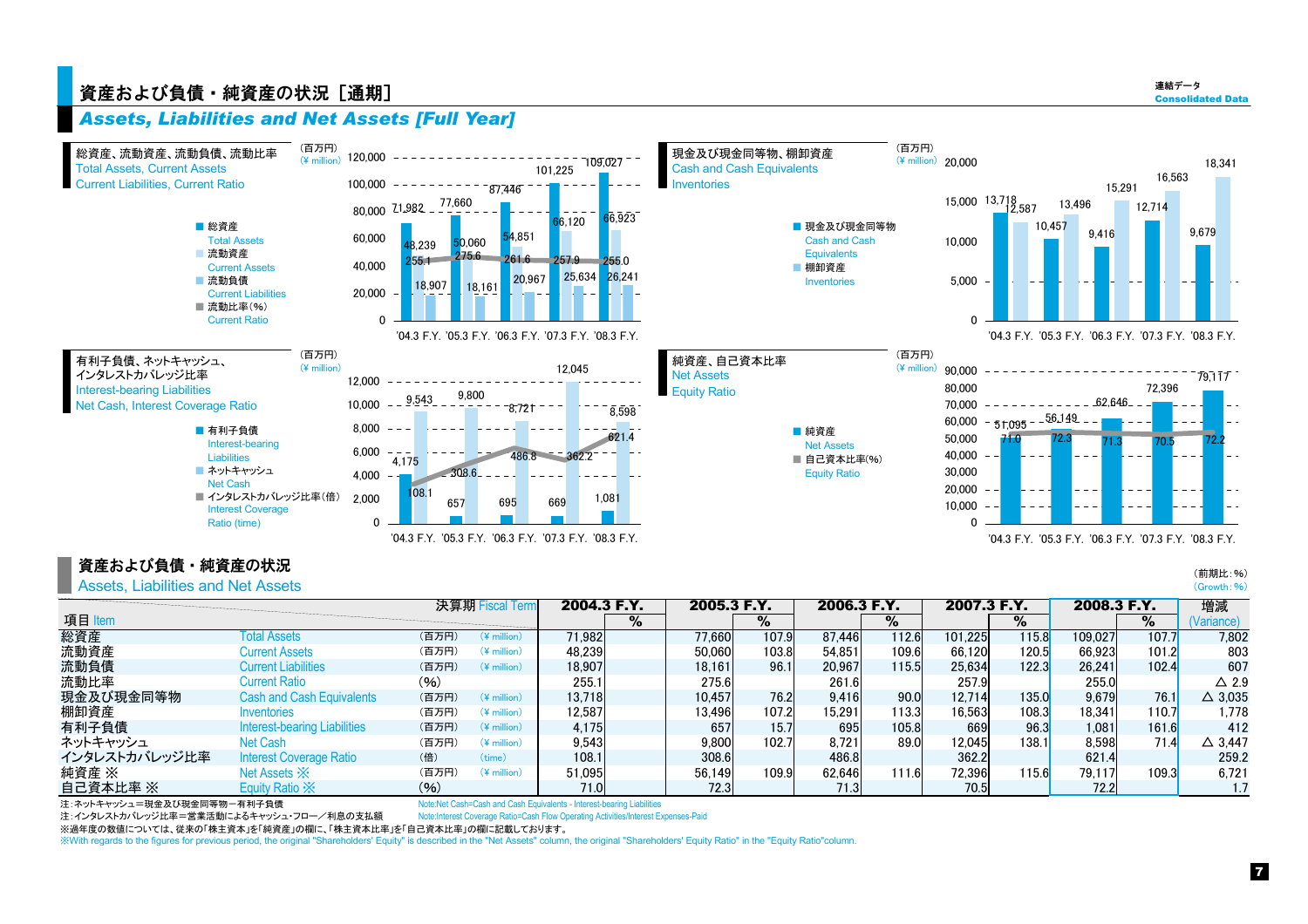#### 設備投資の状況  $\sim$  consolidated Data  $\sim$

8



●通期予想は、2008年5月に公表したものです。 **Business forecast was announced May 2008.**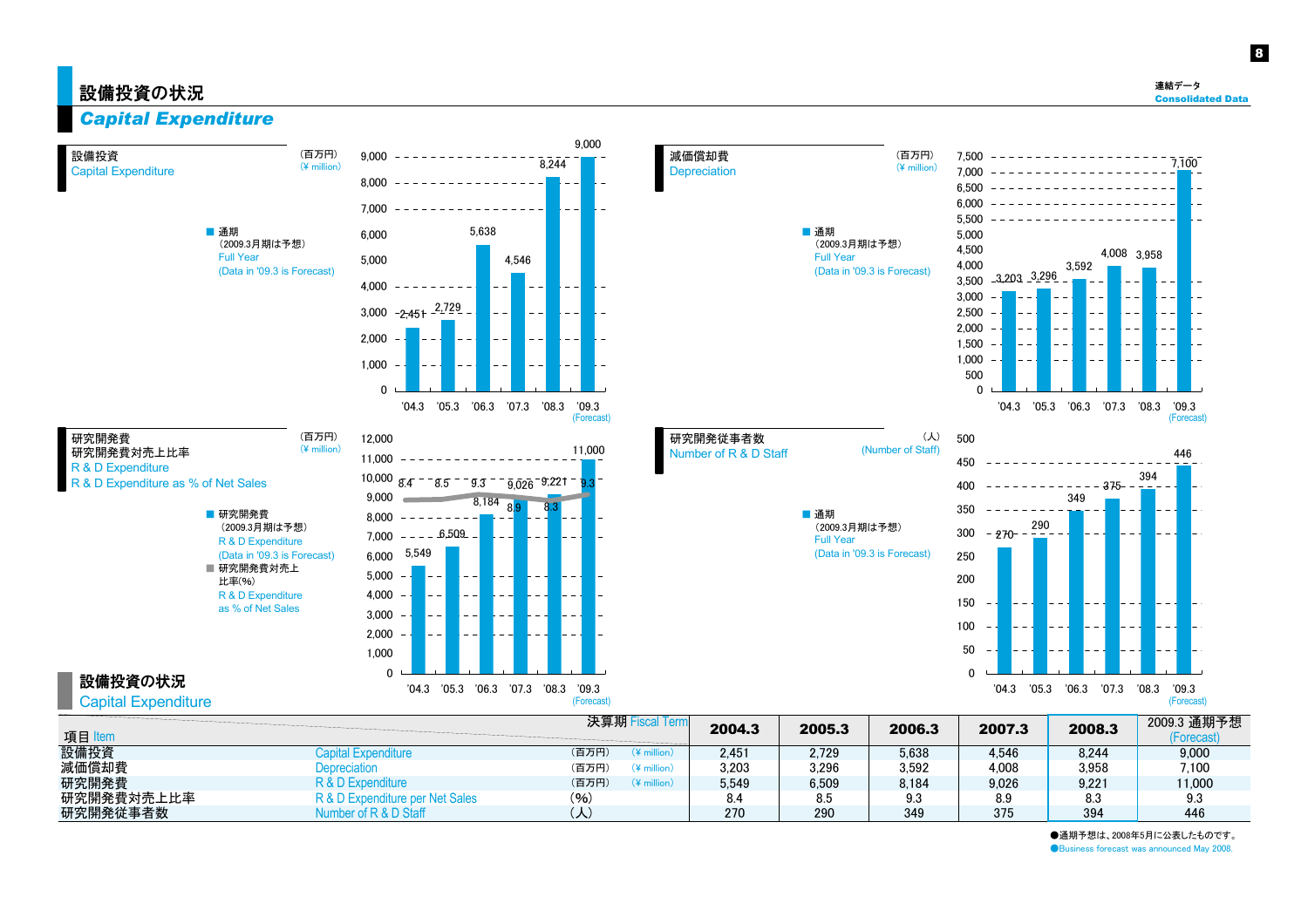## $\bullet$ 地域別・事業別・品目別売上高[通期]  $\bullet$  . The consolidated Data of  $\bullet$  and  $\bullet$  . The consolidated Data of  $\bullet$  . The consolidated  $\bullet$

#### *Net Sales by Region and Business and Product type [Full Year]*

#### 地域別売上高

#### **Net Sales by Region**

|           |                         | 決算期 Fiscal Term |        | 2004.3 F.Y. |                          |        | 2005.3 F.Y. |        |        | 2006.3 F.Y.                |        |         | 2007.3 F.Y. |           |         | 2008.3 F.Y. |           | 2009.3 通期予想<br>(Forecast) |
|-----------|-------------------------|-----------------|--------|-------------|--------------------------|--------|-------------|--------|--------|----------------------------|--------|---------|-------------|-----------|---------|-------------|-----------|---------------------------|
|           |                         |                 |        | Ratio       | Growth                   |        | Ratio       | Growth |        | Ratio                      | Growth |         | Ratic       | Growth    |         | Ratio       | Growth    |                           |
| 地域 Region |                         |                 |        | (%)         | $\mathcal{O}_\mathbf{0}$ |        | (9/6)       | (9/6)  |        | $\mathcal{O}_{\mathbf{O}}$ | (9)    |         | $(9)_{0}$   | $(9)_{0}$ |         | (9)         | $($ % $)$ |                           |
| 国<br>内    | Japan                   |                 | 31.784 | 48.2        |                          | 33.407 | 43.4        | 105.1  | 35.418 | 40.3                       | 106.0  | 37.872  | 37.5        | 106.9     | 35,961  | 32.5        | 95.0      | 38,000                    |
| 米州        | Americas                |                 | 9.182  | 13.9        |                          | 13,633 | 17.7        | 148.5  | 15.762 | 17.91                      | 115.6  | 19,227  | 19.0        | 122.0     | 20,908  | 18.9        | 108.7     | 23,000                    |
| 欧州        | Europe                  |                 | 17.628 | 26.7        |                          | 21.234 | 27.6        | 120.5  | 25.437 | 28.9                       | 119.8  | 31,659  | 31.3        | 124.5     | 39.234  | 35.4        | 123.9     | 40.700                    |
| 中国        | Chinal                  |                 | 4,066  | 6.2         |                          | 4.824  |             | 118.6  | 6,411  |                            | 132.9  | 6,848   | 6.8         | 106.8     | 8.127   | 7.3.        | 118.7     | 9,000                     |
|           | アジア・パシフィック              | Asia - Pacific  | 3,309  | 5.0         |                          | 3,836  | 5.0         | 115.9  | 4.857  |                            | 126.6  | 5,432   | 5.4         | 111.8     | 6.491   | 5.9         | 119.5     | 7.300                     |
| 海外 計      |                         | Overseas Total  | 34,185 | 51.8        |                          | 43,527 | 56.6        | 127.3  | 52.469 | 59.7                       | 120.5  | 63.168  | 62.5        | 120.4     | 74,762  | 67.5        | 118.4     | 80,000                    |
| 合         | 計<br><b>Total Sales</b> |                 | 65.970 | 100.0       |                          | 76,934 | 100.0       | 116.6  | 87,887 | 100.0                      | 114.2  | 101.041 | 100.0       | 115.0     | 110.724 | 100.0       | 109.6     | 118,000                   |

#### 事業別売上高

**Net Sales by Business** 

|                | 決算期 Fiscal Term           |        | 2004.3 F.Y.<br>Growth<br>Ratio |           |        | 2005.3 F.Y.        |                                      |        | 2006.3 F.Y.        |                     |         | 2007.3 F.Y.  |                      |         | 2008.3 F.Y.        |                     | 2009.3 通期予想<br>(Forecast) |
|----------------|---------------------------|--------|--------------------------------|-----------|--------|--------------------|--------------------------------------|--------|--------------------|---------------------|---------|--------------|----------------------|---------|--------------------|---------------------|---------------------------|
| 事業 Business    |                           |        | $(9)_{0}$                      | $(9)_{0}$ |        | Ratio<br>$($ % $)$ | Growth<br>$\mathcal{O}_{\mathbf{O}}$ |        | Ratio<br>$($ % $)$ | Growth<br>$($ % $)$ |         | Ratio<br>(%) | Growth<br>(9/6)      |         | Ratio<br>$(9)_{0}$ | Growth<br>$(9)_{0}$ |                           |
| 血球計数検査         | Hematology                | 37,643 | 57.1                           |           | 44.175 | 57.4               | 117.4                                | 52,117 | 59.3               | 118.0               | 60,216  | 59.6         | 115.5                | 68.414  | 61.8               | 113.6               | 73,100                    |
| 血液凝固検査         | Coagulation               | 8,925  | 13.5                           |           | 1,195  | 14.6               | 125.4                                | 12.150 | 13.8 <sub>1</sub>  | 108.5               | 14,145  | 14.0         | 116.4                | 13.834  | 12.5               | 97.8                | 15.100                    |
| 免疫血清検査         | <b>Immunology</b>         | 4.712  | 7.11                           |           | 4.613  | 6.0                | 97.9                                 | 4,061  | 4.6                | 88.0                | 3,400   | 3.4          | 83.7                 | 2,866   | 2.6                | 84.3                | 3.100                     |
| 生化学            | <b>Clinical Chemistry</b> | 2,751  | 4.2                            |           | 3,179  | 4.1                | 115.6                                | 3,008  | 3.4                | 94.6                | 2,760   | 2.7          | 91.8                 | 2.667   | 2.4                | 96.6                | 2,600                     |
| 尿/便潜血          | Urinalysis/FOBT           | 3.681  | 5.6                            |           | 4.748  | 6.2                | 129.0                                | 5.142  | 5.9                | 108.3               | 6,295   | 6.2          | 122.4                | 7,509   | 6.8                | 119.3               | 8.500                     |
| <b>POC</b>     | <b>Point of Care</b>      | 2.457  | 3.7                            |           | 2.578  | 3.4                | 104.9                                | 3.444  |                    | 133.6               | 3,823   | 3.8          | 111.0                | 3.995   | 3.6                | 104.5               | 4.000                     |
| その他            | Others                    | 1,397  | 2.1                            |           | 1.272  |                    | 91.1                                 | 1,825  | 2.1                | 143.5               | 2,938   | 2.9          | 161.0                | 4.513   | 4.1                | 153.6               | 4.200                     |
| Diagnostics    | <b>Diagnostics</b>        | 61,566 | 93.3                           |           | 71,760 | 93.3               | 116.6                                | 81.749 | 93.0               | 113.9               | 93,581  | 92.6         | 114.5                | 103.801 | 93.7               | 110.9               | 110,600                   |
|                |                           | 2.569  | 3.9                            |           | 3.222  | 4.2                | 125.4                                | 3.812  | 4.3                | 118.3               | 4,807   | 4.8          | 126.1                | 4.399   | 4.0                | 91.5                | 4.700                     |
| Diagnostics/IT | Diagnostics/IT            | 64,135 | 97.2                           |           | 74,982 | 97.5               | 116.9                                | 85,562 | 97.4               | 114.1               | 98,388  | 97.4         | 115.0 <mark>1</mark> | 108.201 | 97.7               | 110.0               | 115,300                   |
| 新規事業·他         | <b>New Business</b>       | 1.834  | 2.8                            |           | 1.952  | 2.5                | 106.4                                | 2,325  | 2.6                | 119.1               | 2,652   | 2.6          | 114.1                | 2.522   | 2.3                | 95.1                | 2.700                     |
| 合              | <b>Total Sales</b>        | 65.970 | 100.0                          |           | 76.934 | 100.0              | 116.6                                | 87.887 | 100.0              | 114.2               | 101.041 | 100.01       | 115.0                | 10.724  | 100.0              | 109.6               | 118,000                   |

#### 品目別売上高

|                 | Net Sales by Product type   |        |                            |                            |        |             |           |        |             |        |         |             |           |         |             |                      | (日カ門)<br>$(*)$ million)   |
|-----------------|-----------------------------|--------|----------------------------|----------------------------|--------|-------------|-----------|--------|-------------|--------|---------|-------------|-----------|---------|-------------|----------------------|---------------------------|
|                 | 決算期 Fiscal Term             |        | 2004.3 F.Y.                |                            |        | 2005.3 F.Y. |           |        | 2006.3 F.Y. |        |         | 2007.3 F.Y. |           |         | 2008.3 F.Y. |                      | 2009.3 通期予想<br>(Forecast) |
|                 |                             |        | Ratio                      | Growth                     |        | Ratio       | Growth    |        | Ratio       | Growth |         | Ratio       | Growth    |         | Ratio       | Growth               |                           |
| 品目 Product type |                             |        | $\mathcal{O}_{\mathbf{O}}$ | $\mathcal{O}_{\mathbf{O}}$ |        | (9)         | $(9)_{0}$ |        | (9/6)       | (%)    |         | $(9)_{0}$   | $(9)_{0}$ |         | (%)         | $($ % $)$            |                           |
| 検体検査機器          | <b>Instrument</b>           | 22.330 | 33.8                       |                            | 27.244 | 35.4        | 122.0     | 30,790 | 35.0        | 113.0  | 37.847  | 37.5        | 122.9     | 38,958  | 35.2        | 102.9                | 40,800                    |
| 検体検査試薬          | Reagent                     | 31.551 | 47.8                       |                            | 34,634 | 45.0        | 109.8     | 39.140 | 44.5        | 113.0  | 42.038  | 41.6        | 107.4     | 47,297  | 42.7        | 12.5                 | 50,200                    |
| 保守サービス          | Maintenance service & parts | 4,266  | 6.5                        |                            | 5,486  |             | 128.6     | 6.773  |             | 123.5  | 8,127   | 8.0         | 120.0     | 9,668   |             | 119.0 <mark>'</mark> | 10,600                    |
| その他             | <b>Others</b>               | 7,822  | 11.9                       |                            | 9,569  | 12.4        | 122.3     | 1.182  | 12.7        | 116.9  | 13,027  | 12.9        | 116.5     | 14,800  | 13.4        | 13.6                 | 16,400                    |
| 合計              | <b>Total Sales</b>          | 65.970 | 100.0                      |                            | 76.934 | 100.0       | 116.6     | 87.887 | 100.0       | 114.2  | 101.041 | 100.0       | 115.0     | 110.724 | 100.0       | 109.6                | 118,000                   |

●通期予想は、2008年5月に公表したものです。 **Business forecast was announced May 2008.** 

| 連結データ                    |  |
|--------------------------|--|
| <b>Consolidated Data</b> |  |
|                          |  |

(百万円) $(\frac{4}{3})$  million)

> (百万円) (\ million)

(百万円)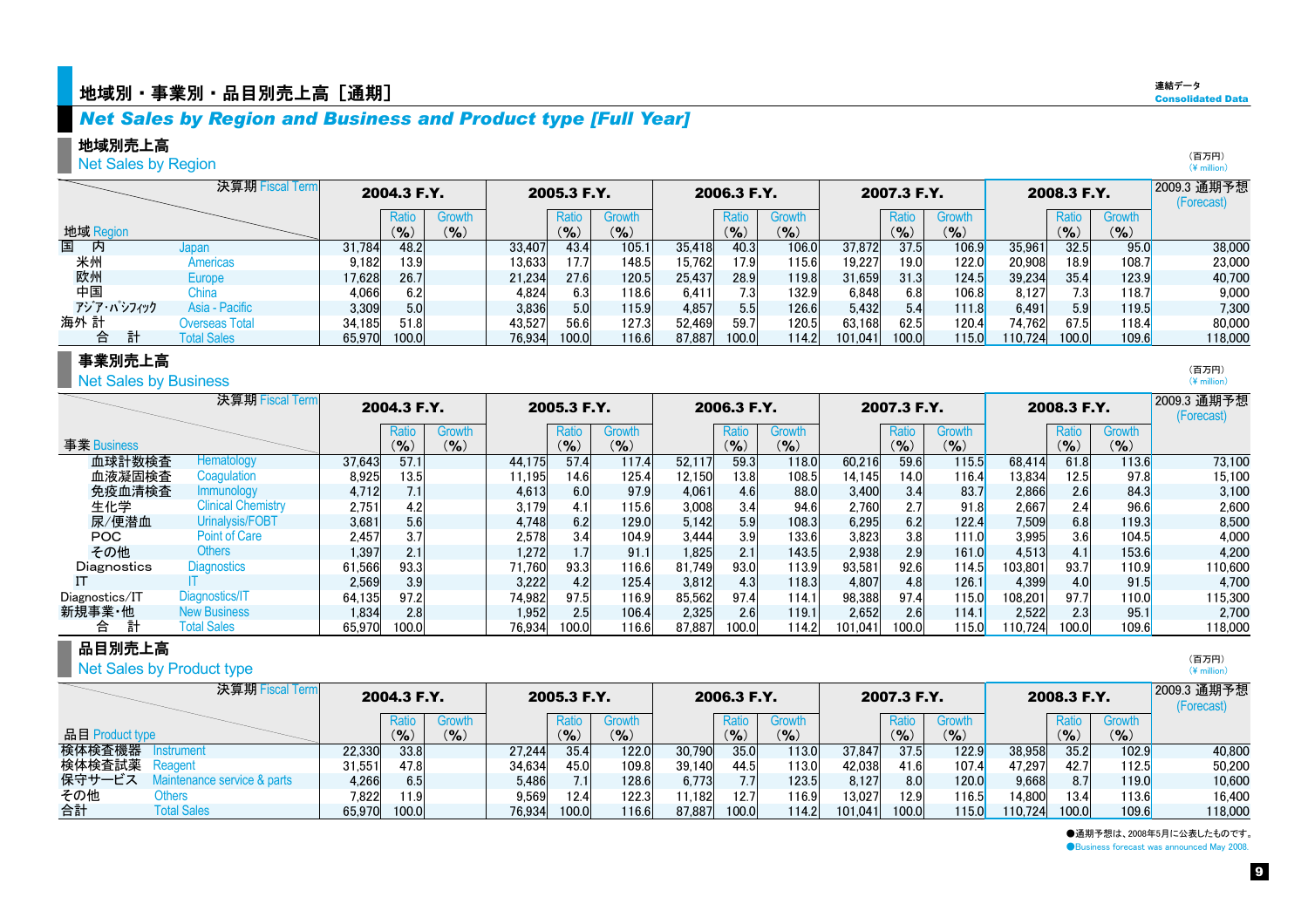#### 地域別·事業別売上高 [通期]

#### *Net Sales by Region and Business [Full Year]*









'04.3 '05.3 '06.3 '07.3 '08.3 '09.3 F.Y. F.Y. F.Y. F.Y. F.Y.

0







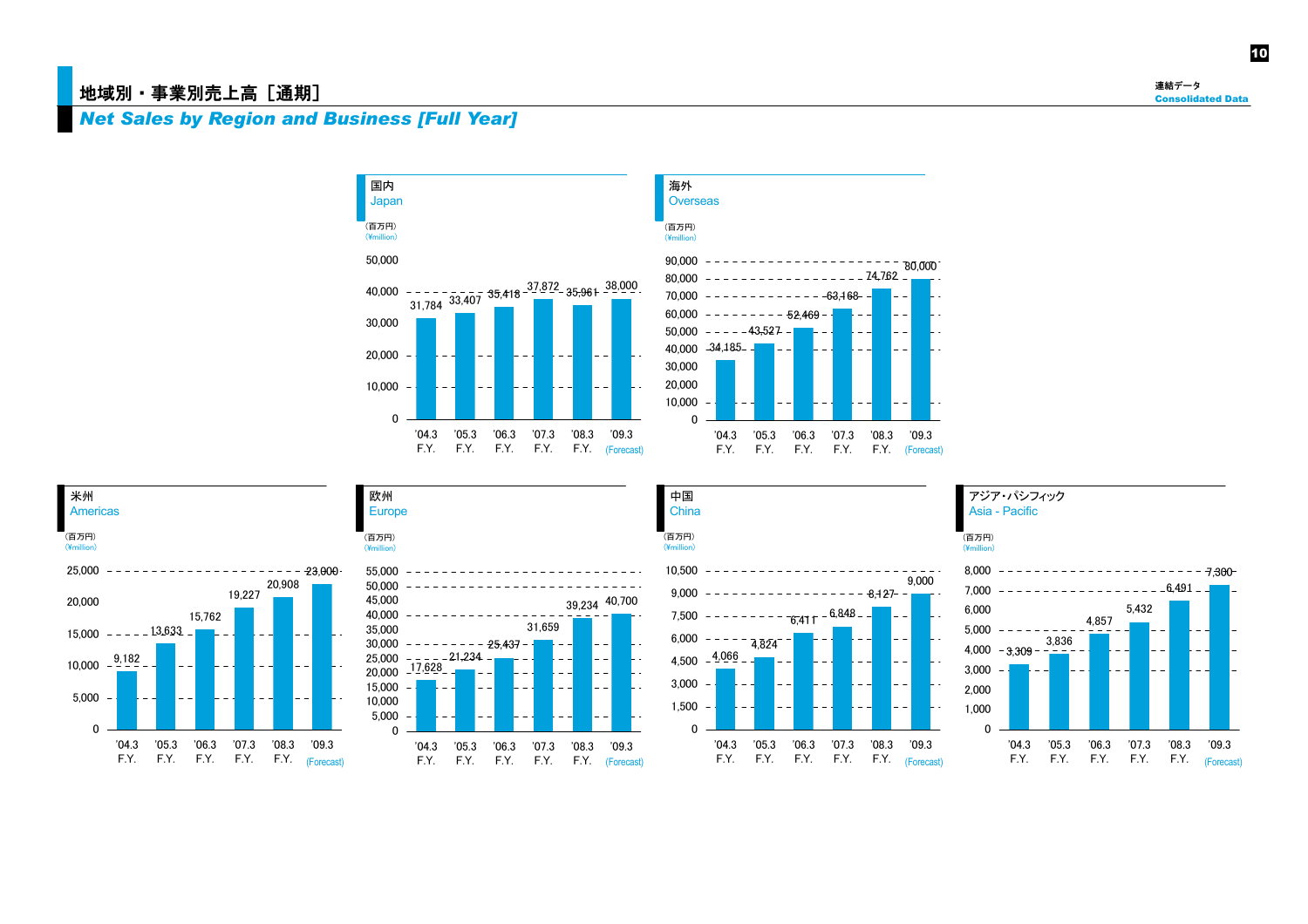地域別・事業別売上高

Net Sales by Region and Business

| ■ 国内<br>Japan  |                           |        |             |        |        |                   |           |        |             |           |        |             |        |        |             |                            |                           |
|----------------|---------------------------|--------|-------------|--------|--------|-------------------|-----------|--------|-------------|-----------|--------|-------------|--------|--------|-------------|----------------------------|---------------------------|
|                | 決算期 Fiscal Term           |        | 2004.3 F.Y. |        |        | 2005.3 F.Y.       |           |        | 2006.3 F.Y. |           |        | 2007.3 F.Y. |        |        | 2008.3 F.Y. |                            | 2009.3 通期予想<br>(Forecast) |
|                |                           |        | Ratio       | Growth |        | Ratio             | Growth    |        | Ratio       | Growth    |        | Ratio       | Growth |        | Ratio       | Growth                     |                           |
| 事業 Business    |                           |        | $($ % $)$   | (9/6)  |        | $($ % $)$         | $($ % $)$ |        | $($ % $)$   | $(9)_{0}$ |        | $($ % $)$   | (9/6)  |        | $(9)_{0}$   | $\mathcal{O}_{\mathbf{0}}$ |                           |
| 血球計数検査         | Hematology                | 12,323 | 38.8        |        | 12,766 | 38.2              | 103.6     | 13,536 | 38.2        | 106.0     | 14,603 | 38.6        | 107.9  | 13,290 | 37.0        | 91.0                       | 13,800                    |
| 血液凝固検査         | Coaquiation               | 4,535  | 14.3        |        | 5,077  | 15.2 <sub>1</sub> | 112.0     | 5,447  | 15.4        | 107.3     | 5,655  | 14.9        | 103.8  | 5,345  | 14.9        | 94.5                       | 6,000                     |
| 免疫血清検査         | <i>Immunology</i>         | 4,709  | 14.8        |        | 4,589  | 13.7              | 97.5      | 4,048  | 11.4        | 88.2      | 3,382  | 8.9         | 83.5   | 2,845  | 7.9         | 84.1                       | 3,100                     |
| 生化学            | <b>Clinical Chemistry</b> | 2,534  | 8.0         |        | 2,511  | 1.5               | 99.1      | 2,257  | 6.4         | 89.9      | 2,046  | 5.4         | 90.7   | 1,842  | 5.1         | 90.0                       | 1,600                     |
| 尿/便潜血          | Urinalysis/FOBT           | 1,390  | 4.4         |        | 1.457  | 4.4               | 104.8     | 1,497  | 4.2         | 102.7     | 1,668  | 4.4         | 111.4  | 1.738  | 4.8         | 104.2                      | 1,900                     |
| POC            | <b>Point of Care</b>      | 2,457  | 7.7         |        | 2,578  |                   | 104.9     | 3,384  | 9.6         | 131.3     | 3,769  | 10.0        | 111.4  | 3,447  | 9.6         | 91.5                       | 3,600                     |
| その他            | <b>Others</b>             | l.169  | 3.7         |        | 928    | 2.8               | 79.4      | 958    | 2.7         | 103.2     | 1,759  | 4.6         | 183.6  | 3.045  | 8.5         | 173.1                      | 3,200                     |
| Diagnostics    | <b>Diagnostics</b>        | 29,117 | 91.6        |        | 29,906 | 89.5              | 102.7     | 31.130 | 87.9        | 104.1     | 32,885 | 86.8        | 105.6  | 31,554 | 87.7        | 96.0                       | 33,200                    |
|                |                           | 956    | 3.0         |        | 1.597  |                   | 167.1     | 2.136  | 6.0         | 133.8     | 2,595  | 6.9         | 121.5  | 2,188  | 6.1         | 84.3                       | 2.400                     |
| Diagnostics/IT | Diagnostics/IT            | 30,073 | 94.6        |        | 31,503 | 94.3              | 104.8     | 33,266 | 93.9        | 105.6     | 35,480 | 93.7        | 106.7  | 33,742 | 93.8        | 95.1                       | 35,600                    |
| 新規事業·他         | <b>New Business</b>       | 1.711  | 5.4         |        | 1.904  |                   | 111.3     | 2,151  | 6.1         | 113.0     | 2,392  | 6.3         | 111.2  | 2,218  | 6.2         | 92.7                       | 2.400                     |
| 合              | <b>Total Sales</b>        | 31.784 | 100.0       |        | 33.407 | 100.0             | 105.1     | 35.418 | 100.0       | 106.0     | 37.872 | 100.0       | 106.9  | 35.961 | 100.0       | 95.0                       | 38,000                    |

#### ■ 海外 Overseas

|                | 決算期 Fiscal Term           |        | 2004.3 F.Y.        |                 |        | 2005.3 F.Y.        |                     |        | 2006.3 F.Y.  |                     |                 | 2007.3 F.Y.        |                     |        | 2008.3 F.Y.      |                            | 2009.3 通期予想<br>(Forecast) |
|----------------|---------------------------|--------|--------------------|-----------------|--------|--------------------|---------------------|--------|--------------|---------------------|-----------------|--------------------|---------------------|--------|------------------|----------------------------|---------------------------|
| 事業 Business    |                           |        | Ratio<br>$(9)_{0}$ | Growth<br>(9/6) |        | Ratio<br>$($ % $)$ | Growth<br>$($ % $)$ |        | Ratio<br>(%) | Growth<br>$($ % $)$ |                 | Ratio<br>$(9)_{0}$ | Growth<br>$(9)_{0}$ |        | Ratio<br>(%)     | <b>Growth</b><br>$(9)_{0}$ |                           |
| 血球計数検査         | Hematology                | 25,320 | 74.1               |                 | 31,409 | 72.2               | 124.0               | 38.580 | 73.5         | 122.8               | 45,613          | 72.2               | 118.2               | 55,124 | 73.7             | 120.9                      | 59,300                    |
| 血液凝固検査         | Coaqulation               | 4,390  | 12.8               |                 | 6,118  | 14.1               | 139.4               | 6,702  | 12.8         | 109.5               | 8,489           | 13.4               | 126.7               | 8.489  | 11.4             | 100.0                      | 9,100                     |
| 免疫血清検査         | <i>Immunology</i>         |        | 0.0                |                 | 24     | 0.1                | 800.0               | 13     | 0.0          | 54.2                | 18 <sup>l</sup> | 0.0                | 138.5               |        | 0.0              | 116.7                      |                           |
| 生化学            | <b>Clinical Chemistry</b> | 217    | 0.6                |                 | 668    |                    | 307.8               | 751    | 1.4          | 112.4               | 714             | 1.1                | 95.1                | 824    | ۱.1              | 115.4                      | 1,000                     |
| 尿/便潜血          | Urinalysis/FOBT           | 2,291  | 6.7                |                 | 3,291  |                    | 143.6               | 3,645  | 6.9          | 110.8               | 4,627           | 7.3                | 126.9               | 5.771  |                  | 124.7                      | 6,600                     |
| POC.           | <b>Point of Care</b>      |        |                    |                 |        |                    |                     | 60     | 0.1          |                     |                 | 0.1                | 88.3                | 548    | 0.7              | 034.0                      | 400                       |
| その他            | Others                    | 228    | 0.7                |                 | 344    | 0.8                | 150.9               | 866    | 1.7          | 251.7               | 1,178           | 1.9                | 136.0               | 1.468  | 2.0              | 124.6                      | 1,000                     |
| Diagnostics    | <b>Diagnostics</b>        | 32,449 | 94.9               |                 | 41.854 | 96.2               | 129.0               | 50.619 | 96.5         | 120.9               | 60,695          | 96.1               | 119.9               | 72.247 | 96.6             | 119.0                      | 77,400                    |
|                |                           | 1,613  | 4.7                |                 | 1.625  | 3.7                | 100.7               | 1,676  | 3.2          | 103.1               | 2,212           | 3.5                | 132.0               | 2.211  | 3.0 <sub>l</sub> | 100.0                      | 2,300                     |
| Diagnostics/IT | Diagnostics/IT            | 34.062 | 99.6               |                 | 43.479 | 99.9               | 127.6               | 52,295 | 99.7         | 120.3               | 62,907          | 99.6               | 120.3               | 74.458 | 99.6             | <b>118.4</b>               | 79.700                    |
| 新規事業·他         | <b>New Business</b>       | 123    | 0.4                |                 | 48     |                    | 39.0                | 173    | 0.3          | 360.4               | 260             | 0.4                | 150.3               | 304    | 0.4              | 116.9                      | 300                       |
| 合              | <b>Total Sales</b>        | 34.185 | 100.0              |                 | 43.527 | 100.0              | 127.3               | 52.469 | 100.0        | 120.5               | 63.168          | 100.0              | 120.4               | 74.762 | 100.0            | 118.4                      | 80,000                    |

●通期予想は、2008年5月に公表したものです。

**OBusiness forecast was announced May 2008.** 

(百万円)  $(\frac{4}{2}$  million)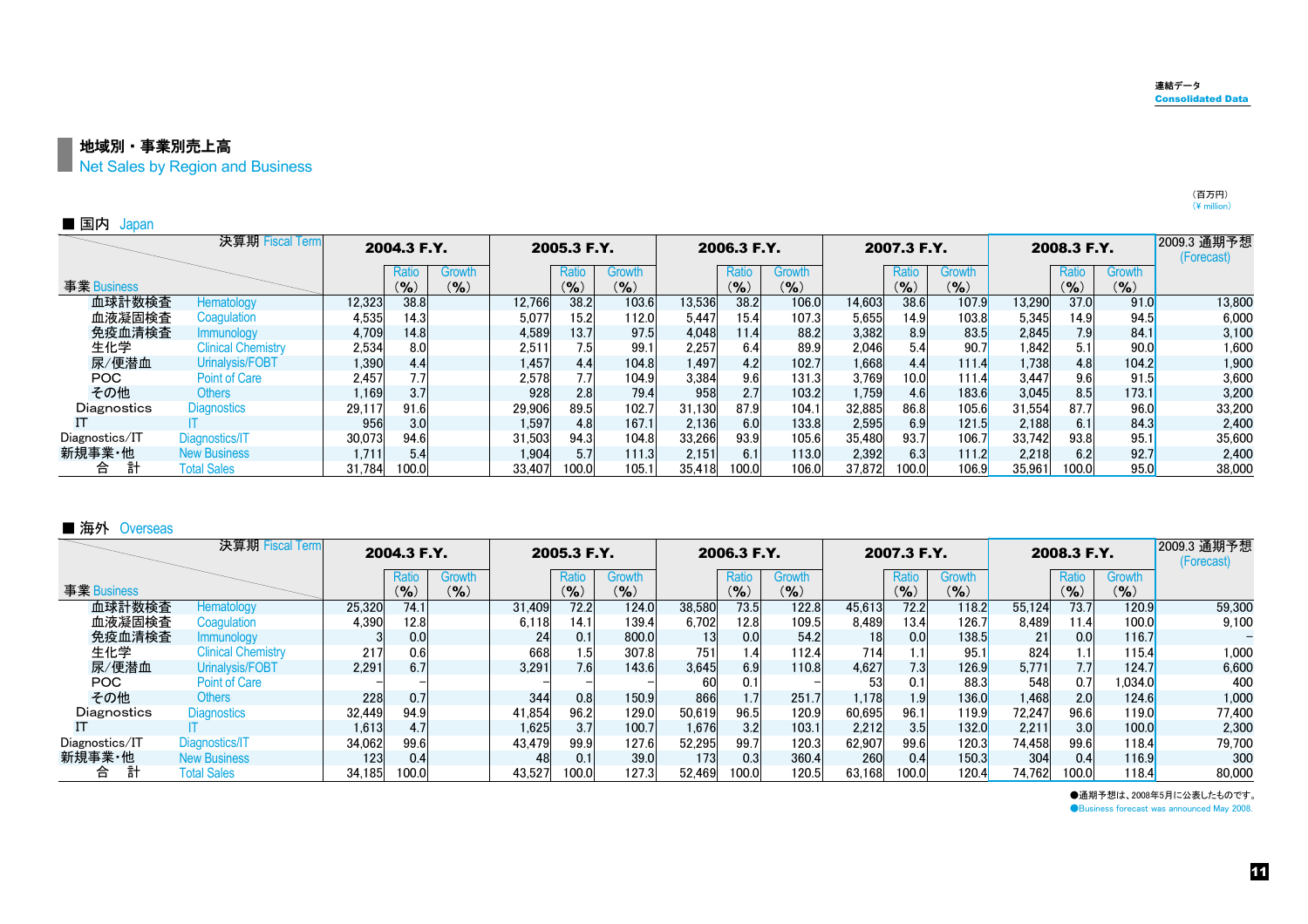(百万円) $(\frac{4}{1})$  million) 12

地域別・事業別売上高

Net Sales by Region and Business

| ■ 米州<br>Americas |                           |       |                    |                 |                 |                    |                     |        |              |                     |        |                  |               |        |                    |                     |                           |
|------------------|---------------------------|-------|--------------------|-----------------|-----------------|--------------------|---------------------|--------|--------------|---------------------|--------|------------------|---------------|--------|--------------------|---------------------|---------------------------|
|                  | 決算期 Fiscal Term           |       | 2004.3 F.Y.        |                 |                 | 2005.3 F.Y.        |                     |        | 2006.3 F.Y.  |                     |        | 2007.3 F.Y.      |               |        | 2008.3 F.Y.        |                     | 2009.3 通期予想<br>(Forecast) |
| 事業 Business      |                           |       | Ratio<br>$($ % $)$ | Growth<br>(9/6) |                 | Ratio<br>$($ % $)$ | Growth<br>$($ % $)$ |        | Ratio<br>(%) | Growth<br>$($ % $)$ |        | Ratio<br>(%)     | Growth<br>(9) |        | Ratio<br>$(9)_{0}$ | Growth<br>$(9)_{0}$ |                           |
| 血球計数検査           | Hematology                | 6,771 | 73.7               |                 | 10,113          | 74.2               | 149.4               | 12,189 | 77.3         | 120.5               | 14,378 | 74.8             | 118.0         | 16,758 | 80.2               | 116.6               | 18,500                    |
| 血液凝固検査           | Coaquiation               | 1.611 | 17.5               |                 | 2.289           | 16.8               | 142.1               | 2.014  | 12.8         | 88.0                | 2.663  | 13.9             | 132.2         | 2.171  | 10.4               | 81.5                | 2,300                     |
| 免疫血清検査           | Immunology                |       |                    |                 |                 |                    |                     |        |              |                     |        |                  |               |        |                    |                     |                           |
| 生化学              | <b>Clinical Chemistry</b> |       |                    |                 |                 |                    |                     |        |              |                     |        |                  |               |        |                    |                     |                           |
| 尿/便潜血            | Urinalysis/FOBT           | 574   | 6.3                |                 | 1.109           | 8.1                | 193.2               | 1,278  | 8.1          | 115.2               | 1.843  | 9.6              | 144.2         | 1.705  | 8.2                | 92.5                | 1,900                     |
| POC              | <b>Point of Care</b>      |       |                    |                 |                 |                    |                     |        |              |                     |        |                  |               |        |                    |                     |                           |
| その他              | <b>Others</b>             |       |                    |                 |                 |                    |                     |        |              |                     |        |                  |               |        |                    |                     | $\qquad \qquad -$         |
| Diagnostics      | <b>Diagnostics</b>        | 8,956 | 97.5               |                 | 13.511          | 99.1               | 150.9               | 15.482 | 98.2         | 114.6               | 18,884 | 98.2             | 122.0         | 20,635 | 98.7               | 109.3               | 22,700                    |
|                  |                           | 206   | 2.2                |                 | 112             | 0.8                | 54.4                | 237    | 1.5          | 211.6               | 341    | 1.8 <sub>1</sub> | 143.9         | 271    | 1.3 <sub>l</sub>   | 79.5                | 300                       |
| Diagnostics/IT   | Diagnostics/IT            | 9,162 | 99.8               |                 | 13,623          | 99.9               | 148.7               | 15,720 | 99.7         | 115.4               | 19,226 | 100.0            | 122.3         | 20,906 | 100.0              | 108.7               | 23,000                    |
| 新規事業·他           | <b>New Business</b>       | 20    | 0.2                |                 | 10 <sub>1</sub> | 0.1                | 50.0                | 42     | 0.3          | 420.0               |        | 0.0              | 2.4           |        | 0.0                | 100.0               |                           |
| 計<br>合           | <b>Total Sales</b>        | 9.182 | 100.0              |                 | 13.633          | 100.0              | 148.5               | 15.762 | 100.0        | 115.6               | 19.227 | 100.0            | 122.0         | 20,908 | 100.0              | 108.7               | 23,000                    |

#### ■ 欧州 Europe

|                | 決算期 Fiscal Term           |        | 2004.3 F.Y.        |                 |        | 2005.3 F.Y.        |                                      |        | 2006.3 F.Y.        |                      |        | 2007.3 F.Y.        |                     |        | 2008.3 F.Y.              |                     | 2009.3 通期予想<br>(Forecast) |
|----------------|---------------------------|--------|--------------------|-----------------|--------|--------------------|--------------------------------------|--------|--------------------|----------------------|--------|--------------------|---------------------|--------|--------------------------|---------------------|---------------------------|
| 事業 Business    |                           |        | Ratio<br>$(9)_{0}$ | Growth<br>(9/6) |        | Ratio<br>$(9)_{0}$ | Growth<br>$\mathcal{O}_{\mathbf{O}}$ |        | Ratio<br>$($ % $)$ | <b>Growth</b><br>(%) |        | Ratio<br>$(9)_{0}$ | Growth<br>$(9)_{0}$ |        | Ratio<br>$\mathcal{O}_0$ | Growth<br>$($ % $)$ |                           |
| 血球計数検査         | Hematology                | 13,273 | 75.3               |                 | 15.794 | 74.4               | 119.0                                | 18,839 | 74.1               | 119.3                | 22,977 | 72.6               | 122.0               | 28,960 | 73.8                     | 126.0               | 30,200                    |
| 血液凝固検査         | Coaqulation               | 2.061  | 11.7               |                 | 2.758  | 13.0 <sub>1</sub>  | 133.8                                | 3,260  | 12.8               | 118.2                | 4,035  | 12.7               | 123.8               | 3.734  | 9.5                      | 92.5                | 3,900                     |
| 免疫血清検査         | <b>Immunology</b>         |        |                    |                 |        |                    |                                      |        |                    |                      |        |                    |                     |        |                          |                     |                           |
| 生化学            | <b>Clinical Chemistry</b> |        |                    |                 |        |                    |                                      | 28     | 0.1                |                      | 29     | 0.1                | 103.6               | 130    | 0.3                      | 448.3               | 100                       |
| 尿/便潜血          | Urinalysis/FOBT           | 932    | 5.3                |                 | 1.218  | 5.7                | 130.7                                | .456   | 5.7                | 119.5                | 1.913  | 6.0                | 131.4               | 2.969  | 7.6                      | 155.2               | 3.400                     |
| POC            | <b>Point of Care</b>      |        |                    |                 |        |                    |                                      | 48     | 0.2                |                      | 49     | 0.2                | 102.1               | 312    | 0.8                      | 636.7               | 400                       |
| その他            | <b>Others</b>             | 130    | 0.7                |                 | 237    |                    | 182.3                                | 622    | 2.4                | 262.4                | 929    | 2.9                | 149.4               | 1.463  | 3.7                      | 157.5               | 1,000                     |
| Diagnostics    | <b>Diagnostics</b>        | 16,396 | 93.0               |                 | 20.007 | 94.2               | 122.0                                | 24.255 | 95.4               | 121.2                | 29,935 | 94.6               | 123.4               | 37.570 | 95.8                     | 125.5               | 39,000                    |
|                |                           | 1.141  | 6.5                |                 | 1.193  | 5.6                | 104.6                                | 1,060  | 4.2                | 88.9                 | 1,483  | 4.7                | <b>139.9</b>        | 1.376  | 3.5                      | 92.8                | 1,400                     |
| Diagnostics/IT | Diagnostics/IT            | 17.537 | 99.5               |                 | 21.200 | 99.8               | 120.9                                | 25.316 | 99.5               | 119.4                | 31.418 | 99.2               | 124.1               | 38.947 | 99.3                     | 124.0               | 40.400                    |
| 新規事業·他         | <b>New Business</b>       | 911    | 0.5                |                 | 34     | 0.2                | 37.4                                 | 121    | 0.5                | 355.9                | 241    | 0.8                | <b>199.2</b>        | 287    | 0.7                      | 119.1               | 300                       |
| 合              | <b>Total Sales</b>        | 17.628 | 100.0              |                 | 21.234 | 100.0              | 120.5                                | 25.437 | 100.0              | 119.8                | 31,659 | 100.0              | 124.5               | 39,234 | 100.0                    | 123.9               | 40.700                    |

●通期予想は、2008年5月に公表したものです。

**OBusiness forecast was announced May 2008.**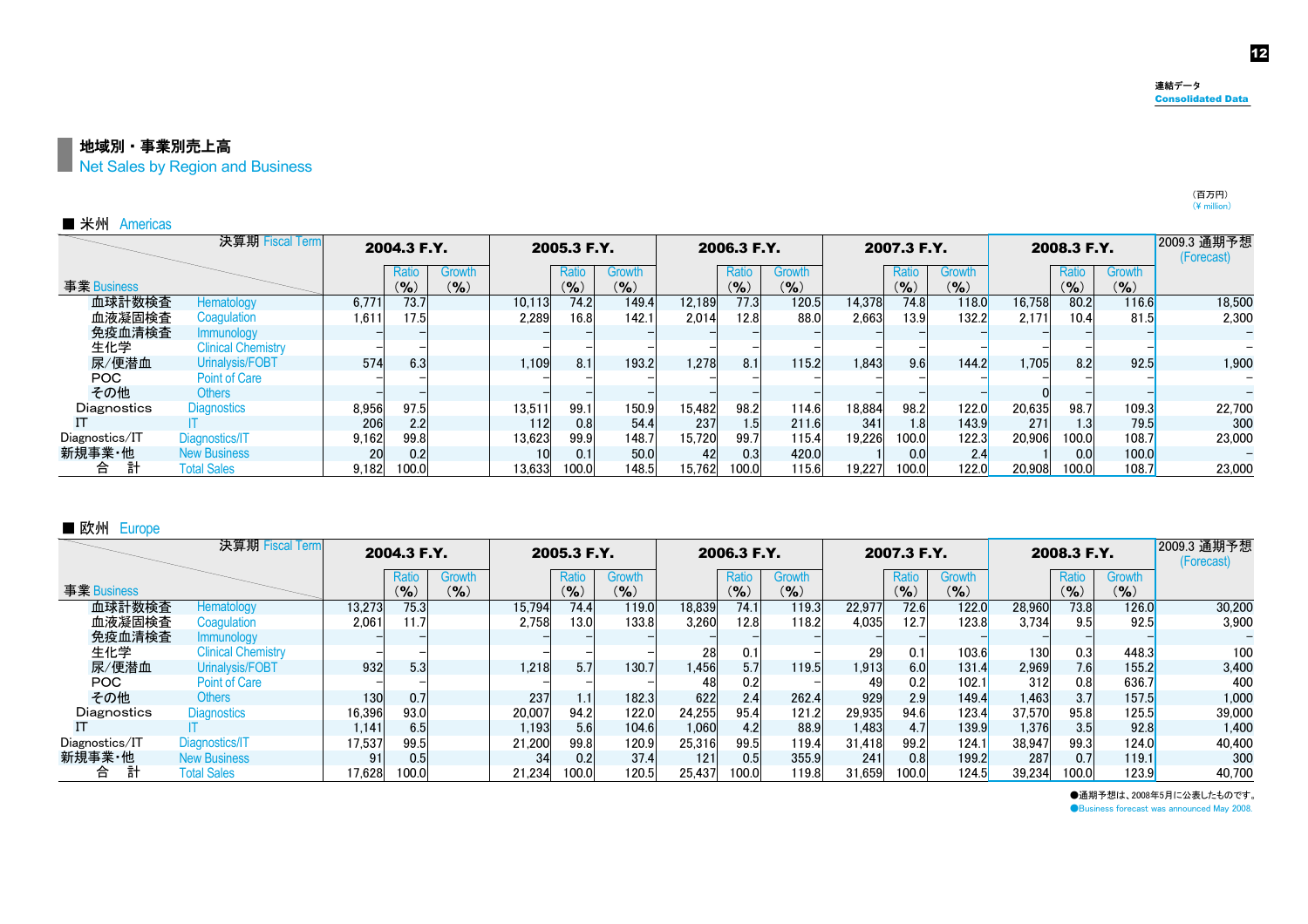| ■ 中国<br>China  |                           |       |             |                            |       |             |           |       |                  |               |       |                  |                            |       |             |              |                           |
|----------------|---------------------------|-------|-------------|----------------------------|-------|-------------|-----------|-------|------------------|---------------|-------|------------------|----------------------------|-------|-------------|--------------|---------------------------|
|                | 決算期 Fiscal Term           |       | 2004.3 F.Y. |                            |       | 2005.3 F.Y. |           |       | 2006.3 F.Y.      |               |       | 2007.3 F.Y.      |                            |       | 2008.3 F.Y. |              | 2009.3 通期予想<br>(Forecast) |
|                |                           |       | Ratio       | Growth                     |       | Ratio       | Growth    |       | Ratio            | <b>Growth</b> |       | Ratio            | Growth                     |       | Ratio       | Growth       |                           |
| 事業 Business    |                           |       | (%)         | $\mathcal{O}_{\mathbf{O}}$ |       | $($ % $)$   | $($ % $)$ |       | $(9)_{0}$        | $(9)_{o}$     |       | $($ % $)$        | $\mathcal{O}_{\mathbf{0}}$ |       | $($ % $)$   | $($ % $)$    |                           |
| 血球計数検査         | Hematology                | 2,883 | 70.9        |                            | 2,820 | 58.5        | 97.8      | 4,028 | 62.8             | 142.8         | 4,386 | 64.0             | 108.9                      | 4,636 | 57.0        | 105.7        | 5,300                     |
| 血液凝固検査         | Coaqulation               | 258   | 6.3         |                            | 498   | 10.3        | 193.0     | 712   | 11.1             | 143.0         | 947   | 13.8             | 133.0                      | 1.616 | 19.9        | 170.6        | 1,800                     |
| 免疫血清検査         | <i>Immunology</i>         |       |             |                            |       |             |           |       |                  |               |       |                  |                            |       |             |              |                           |
| 生化学            | <b>Clinical Chemistry</b> | 200   | 4.9         |                            | 621   | 12.9        | 310.5     | 586   | 9.1              | 94.4          | 484   | $\overline{ }$ . | 82.6                       | 562   | 6.9         | 116.1        | 700                       |
| 尿/便潜血          | Urinalysis/FOBT           | 722   | 17.8        |                            | 869   | 18.0        | 120.4     | 839   | 13.1             | 96.5          | 690   | 10.1             | 82.2                       | 964   | 11.9        | 139.7        | 1,100                     |
| <b>POC</b>     | <b>Point of Care</b>      |       |             |                            |       |             |           |       | 0.2 <sub>0</sub> |               |       | 0.1              | 36.4                       | 235   | 2.9         | 5,875.0      |                           |
| その他            | Others                    |       |             |                            |       |             |           | 170   | 2.7              |               | 245   | 3.6              | 144.1                      |       | 0.0         | 0.4          | $\equiv$                  |
| Diagnostics    | <b>Diagnostics</b>        | 4,063 | 99.9        |                            | 4.808 | 99.7        | 118.3     | 6,348 | 99.0             | 132.0         | 6,759 | 98.7             | 106.5                      | 8.017 | 98.6        | 118.6        | 8,900                     |
|                |                           |       | 0.0         |                            |       | 0.3         | 750.0     | 62    | 1.0              | 413.3         | 89    | 1.3              | 143.5                      | 110   | 1.4         | 123.6        | 100                       |
| Diagnostics/IT | Diagnostics/IT            | 4.065 | 100.0       |                            | 4.823 | 100.0       | 118.6     | 6.411 | 100.0            | 132.9         | 6.848 | 100.0            | 106.8                      | 8.127 | 100.0       | 118.7        | 9,000                     |
| 新規事業·他         | <b>New Business</b>       |       | 0.0         |                            |       | 0.0         | 100.0     |       |                  |               |       |                  |                            |       |             |              |                           |
| 計<br>合         | <b>Total Sales</b>        | 4.066 | 100.0       |                            | 4.824 | 100.0       | 118.6     | 6.411 | 100.0            | 132.9         | 6.848 | 100.0            | 106.8                      | 8.127 | 100.0       | <b>118.7</b> | 9.000                     |

#### ■ アジア・パシフィック Asia - Pacific

|                | 決算期 Fiscal Term           |       | 2004.3 F.Y.        |                 |       | 2005.3 F.Y.  |                 |       | 2006.3 F.Y.        |                                             |                 | 2007.3 F.Y.  |                                    |       | 2008.3 F.Y.     |                     | 2009.3 通期予想<br>(Forecast) |
|----------------|---------------------------|-------|--------------------|-----------------|-------|--------------|-----------------|-------|--------------------|---------------------------------------------|-----------------|--------------|------------------------------------|-------|-----------------|---------------------|---------------------------|
| 事業 Business    |                           |       | Ratio<br>$(9)_{0}$ | Growth<br>(9/6) |       | Ratio<br>(%) | Growth<br>(9/6) |       | Ratio<br>$(9)_{0}$ | <b>Growth</b><br>$\mathcal{O}_{\mathbf{O}}$ |                 | Ratio<br>(%) | Growth<br>$\mathcal{O}_\mathbf{0}$ |       | Ratio<br>$($ %) | Growth<br>$(9)_{0}$ |                           |
| 血球計数検査         | Hematology                | 2,393 | 72.3               |                 | 2,682 | 69.9         | 112.1           | 3,523 | 72.5               | 131.4                                       | 3,871           | 71.3         | 109.9                              | 4,770 | 73.5            | 123.2               | 5,300                     |
| 血液凝固検査         | Coaqulation               | 460   | 13.9               |                 | 573   | 14.9         | 124.6           | 715   | 14.7               | 124.8                                       | 842             | 15.5         | <b>117.8</b>                       | 966   | 14.9            | 114.7               | 1,100                     |
| 免疫血清検査         | <i>Immunology</i>         |       | 0.1                |                 | 24    | 0.6          | 800.0           |       | 0.3                | 54.2                                        | 18 <sup>1</sup> | 0.3          | <b>138.5</b>                       | 21    | 0.3             | 116.7               |                           |
| 生化学            | <b>Clinical Chemistry</b> |       | 0.5                |                 | 47    |              | 276.5           | 136   | 2.8                | 289.4                                       | 201             | 3.7          | 147.8                              | 132   | 2.0             | 65.7                | 200                       |
| 尿/便潜血          | Urinalysis/FOBT           | 63    | 1.9                |                 | 95    | 2.5          | 150.8           | 70    | $1.4^{\circ}$      | 73.7                                        | 179             | 3.3          | 255.7                              | 130   | 2.0             | 72.6                | 200                       |
| <b>POC</b>     | <b>Point of Care</b>      |       |                    |                 |       |              |                 |       |                    |                                             |                 |              |                                    |       |                 |                     |                           |
| その他            | <b>Others</b>             | 98    | 3.0                |                 | 107   | 2.8          | 109.2           | 73    | 1.5 <sup>1</sup>   | 68.2                                        |                 | 0.1          | 4.1                                |       | 0.0             | 66.7                | $-$                       |
| Diagnostics    | <b>Diagnostics</b>        | 3,034 | 91.7               |                 | 3,528 | 92.0         | 116.3           | 4,532 | 93.3               | 128.5                                       | 5,117           | 94.2         | 112.9                              | 6,023 | 92.8            | 117.7               | 6,800                     |
|                |                           | 264   | 8.0                |                 | 305   | 8.0          | 115.5           | 315   | 6.5                | 103.3                                       | 297             | 5.5          | 94.3                               | 452   | 7.0             | 152.2               | 500                       |
| Diagnostics/IT | Diagnostics/IT            | 3.298 | 99.7               |                 | 3.833 | 99.9         | 116.2           | 4.848 | 99.8               | 126.5                                       | 5,414           | 99.7         | 111.7                              | 6.476 | 99.8            | <b>119.6</b>        | 7,300                     |
| 新規事業·他         | <b>New Business</b>       |       | 0.3                |                 |       | 0.1          | 27.3            |       | 0.2                | 300.0                                       | 17              | 0.3          | <b>188.9</b>                       |       | 0.2             | 88.2                |                           |
| 計<br>合         | <b>Total Sales</b>        | 3.309 | 100.0              |                 | 3.836 | 100.0        | 115.9           | 4,857 | 100.0              | 126.6                                       | 5,432           | 100.0        | <b>111.8</b>                       | 6.491 | 100.0           | <b>119.5</b>        | 7,300                     |

●通期予想は、2008年5月に公表したものです。

**OBusiness forecast was announced May 2008.**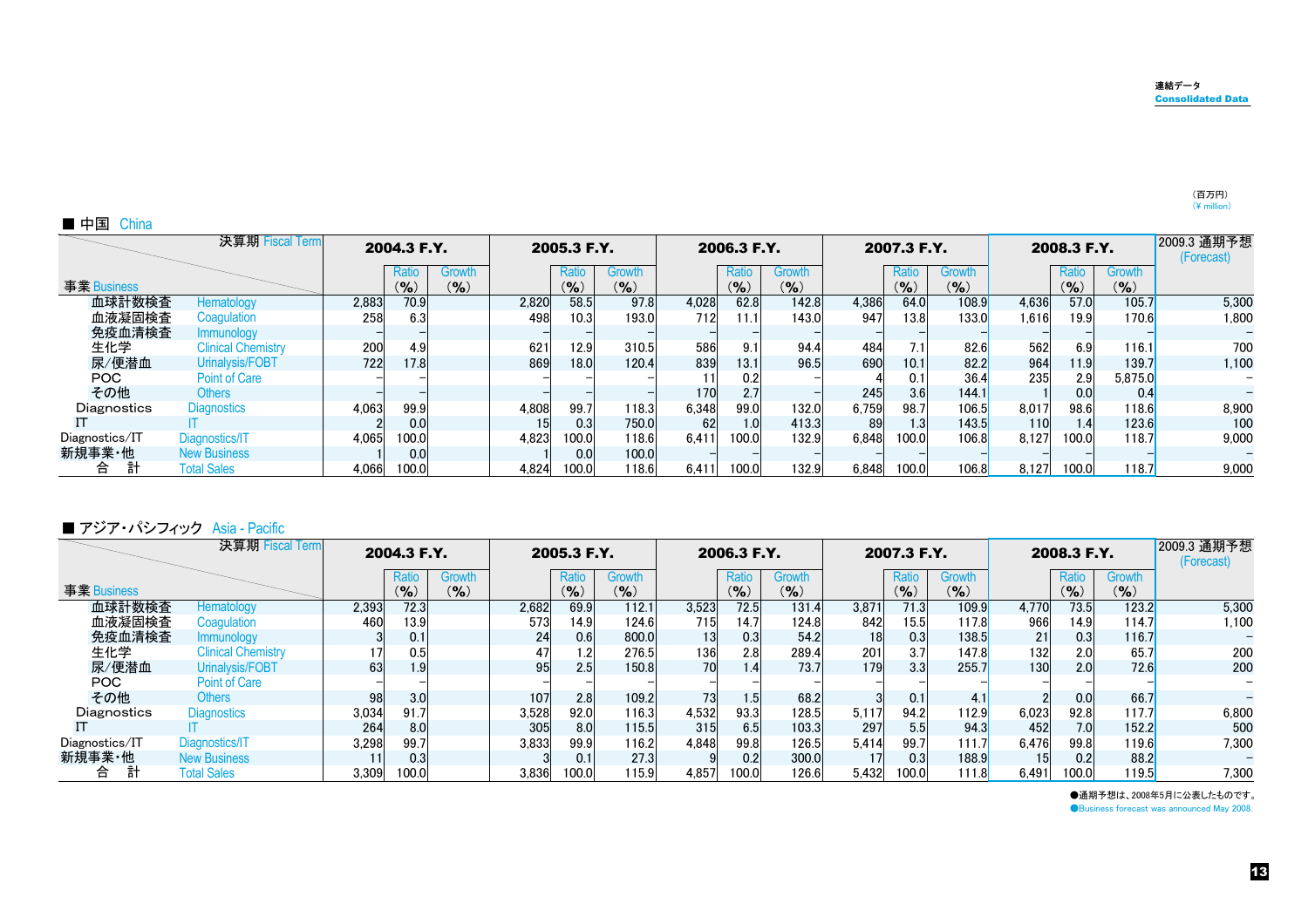#### 所在地別売上高および営業利益の状況 [通期]

*Net Sales and Operating Income (Loss)* 

*by Geographical Region (Net Sales and Operating Income (Loss) of subsidiaries in the Region) [Full Year]* 











(百万円)  $(\mathsf{y}_\mathsf{mill}$ 

中国 **China** 



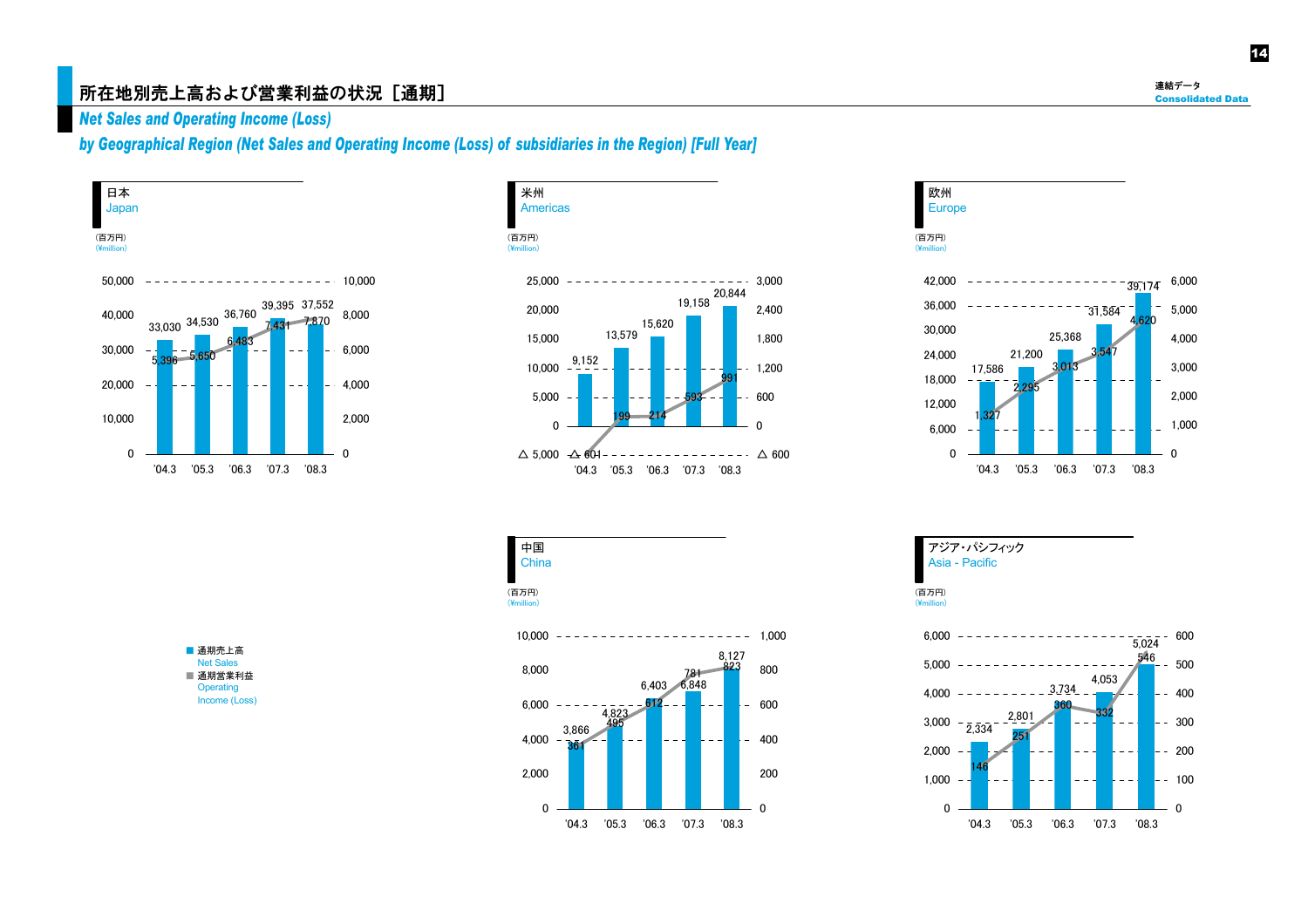#### 連結データConsolidated Data

| h    | ⊶ |
|------|---|
| mill | c |

|               |       | 決算期 Fiscal Term           |                    | 2004.3 F.Y.       |               |                    | 2005.3 F.Y. |               |                    | 2006.3 F.Y. |               |                    | 2007.3 F.Y. |               |                    | 2008.3 F.Y. |               | 2009.3 通期予想<br>(Forecast) |
|---------------|-------|---------------------------|--------------------|-------------------|---------------|--------------------|-------------|---------------|--------------------|-------------|---------------|--------------------|-------------|---------------|--------------------|-------------|---------------|---------------------------|
|               |       |                           |                    | <b>Ratio</b>      | <b>Growth</b> |                    | Ratio       | <b>Growth</b> |                    | Ratio       | <b>Growth</b> |                    | Ratio       | <b>Growth</b> |                    | Ratio       | <b>Growth</b> |                           |
| 地域 Region     |       |                           |                    | $($ % $)$         | (9/6)         |                    | $(9)_{0}$   | $($ % $)$     |                    | $(9)_{0}$   | $($ % $)$     |                    | $(9)_{0}$   | $($ % $)$     |                    | $($ % $)$   | $($ % $)$     |                           |
|               | 外部売上高 | <b>Sales to Customers</b> | 33.030             | 68.0              |               | 34,530             | 64.6        | 104.5         | 36.760             | 61.9        | 106.5         | 39.395             | 60.7        | 107.2         | 37.552             | 56.1        | 95.3          | 39,800                    |
|               | 内部売上高 | Intra-area Transfer       | 15,531             | 32.0              |               | 18,941             | 35.4        | 122.0         | 22,621             | 38.1        | 119.4         | 25,532             | 39.3        | 112.9         | 29,327             | 43.9        | 114.9         | 31,400                    |
| 日本            | 売上高 計 | <b>Total Sales</b>        | 48,561             | 100.0             |               | 53,472             | 100.0       | 110.1         | 59,381             | 100.0       | 111.1         | 64,928             | 100.0       | 109.3         | 66,880             | 100.0       | 103.0         | 71,200                    |
| Japan         | 営業費用  | <b>Operating Expenses</b> | 43,165             | 88.9              |               | 47,821             | 89.4        | 110.8         | 52,898             | 89.1        | 110.6         | 57,496             | 88.6        | 108.7         | 59,009             | 88.2        | 102.6         | 64,600                    |
|               | 営業利益  | <b>Operating Income</b>   | 5,396              | 11.1              |               | 5,650              | 10.6        | 104.7         | 6,483              | 10.9        | 114.7         | 7,431              | 11.4        | 114.6         | 7,870              | 11.8        | 105.9         | 6,600                     |
|               | 外部売上高 | <b>Sales to Customers</b> | 9,152              | 100.0             |               | 13,579             | 98.8        | 148.4         | 15,620             | 98.9        | 115.0         | 19,158             | 98.9        | 122.7         | 20,844             | 99.2        | 108.8         | 23,000                    |
|               | 内部売上高 | Intra-area Transfer       |                    | 0.0               |               | 158                | 1.2         | 15,800.0      | 176                | 1.1         | 111.4         | 215                | 1.1         | 122.2         | 165                | 0.8         | 76.7          | 300                       |
| 米州            | 売上高 計 | <b>Total Sales</b>        | 9,154              | 100.0             |               | 13,737             | 100.0       | 150.1         | 15,796             | 100.0       | 115.0         | 19,373             | 100.0       | 122.6         | 21.010             | 100.0       | 108.4         | 23,300                    |
| Americas      | 営業費用  | <b>Operating Expenses</b> | 9.755              | 106.6             |               | 13,538             | 98.6        | 138.8         | 15,581             | 98.6        | 115.1         | 18,780             | 96.9        | 120.5         | 20,019             | 95.3        | 106.6         | 21,500                    |
|               | 営業利益  | <b>Operating Income</b>   | $\Delta$ 601       |                   |               | 199                | 1.4         |               | 214                | 1.4         | 107.5         | 593                | 3.1         | 277.1         | 991                | 4.7         | 167.1         | 1,800                     |
|               | 外部売上高 | <b>Sales to Customers</b> | 17,586             | 99.2              |               | 21,200             | 98.4        | 120.6         | 25,368             | 98.8        | 119.7         | 31,584             | 98.7        | 124.5         | 39,174             | 99.0        | 124.0         | 40,700                    |
|               | 内部売上高 | Intra-area Transfer       | 138                | 0.8               |               | 353                | 1.6         | 255.8         | 299                | 1.2         | 84.7          | 428                | 1.3         | 143.1         | 411                | 1.0         | 96.0          | 200                       |
| 欧州            | 売上高計  | <b>Total Sales</b>        | 17,724             | 100.0             |               | 21,553             | 100.0       | 121.6         | 25,668             | 100.0       | 119.1         | 32,013             | 100.0       | 124.7         | 39,586             | 100.0       | 123.7         | 40,900                    |
| Europe        | 営業費用  | <b>Operating Expenses</b> | 16.396             | 92.5              |               | 19,257             | 89.3        | 117.4         | 22.654             | 88.3        | 117.6         | 28.466             | 88.9        | 125.7         | 34.965             | 88.3        | 122.8         | 35,100                    |
|               | 営業利益  | <b>Operating Income</b>   | 1,327              | 7.5               |               | 2,295              | 10.6        | 172.9         | 3,013              | 11.7        | 131.3         | 3,547              | 11.1        | 117.7         | 4.620              | 11.7        | 130.3         | 5,800                     |
|               | 外部売上高 | <b>Sales to Customers</b> | 3,866              | 99.6              |               | 4,823              | 99.8        | 124.8         | 6,403              | 99.8        | 132.8         | 6,848              | 99.8        | 106.9         | 8,127              | 99.8        | 118.7         | 9,000                     |
|               | 内部売上高 | Intra-area Transfer       | 14                 | 0.4               |               | -11                | 0.2         | 78.6          | 10                 | 0.2         | 90.9          | 13                 | 0.2         | 130.0         | 13                 | 0.2         | 100.0         |                           |
| 中国            | 売上高 計 | <b>Total Sales</b>        | 3,881              | 100.0             |               | 4,834              | 100.0       | 124.6         | 6,414              | 100.0       | 132.7         | 6,862              | 100.0       | 107.0         | 8,140              | 100.0       | 118.6         | 9,000                     |
| China         | 営業費用  | <b>Operating Expenses</b> | 3,519              | 90.7              |               | 4,339              | 89.8        | 123.3         | 5,801              | 90.4        | 133.7         | 6,081              | 88.6        | 104.8         | 7,317              | 89.9        | 120.3         | 8,000                     |
|               | 営業利益  | <b>Operating Income</b>   | 361                | 9.3               |               | 495                | 10.2        | 137.1         | 612                | 9.5         | 123.6         | 781                | 11.4        | 127.6         | 823                | 10.1        | 105.4         | 1,000                     |
|               | 外部売上高 | <b>Sales to Customers</b> | 2,334              | 98.5              |               | 2,801              | 96.7        | 120.0         | 3.734              | 97.1        | 133.3         | 4.053              | 96.5        | 108.5         | 5,024              | 95.2        | 124.0         | 5,500                     |
| アジア・          | 内部売上高 | Intra-area Transfer       | 35                 | 1.5               |               | 96                 | 3.3         | 274.3         | 109                | 2.8         | 113.5         | 147                | 3.5         | 134.9         | 255                | 4.8         | 173.5         | 200                       |
| パシフィック        | 売上高 計 | <b>Total Sales</b>        | 2,369              | 100.0             |               | 2,898              | 100.0       | 122.3         | 3,844              | 100.0       | 132.6         | 4,201              | 100.0       | 109.3         | 5,279              | 100.0       | 125.7         | 5,700                     |
| Asia -        | 営業費用  | <b>Operating Expenses</b> | 2,222              | 93.8              |               | 2,646              | 91.3        | 119.1         | 3,483              | 90.6        | 131.6         | 3,868              | 92.1        | 111.1         | 4,732              | 89.6        | 122.3         | 5,100                     |
| Pacific       | 営業利益  | <b>Operating Income</b>   | 146                | 6.2               |               | 251                | 8.7         | 171.9         | 360                | 9.4         | 143.4         | 332                | 7.9         | 92.2          | 546                | 10.3        | 164.5         | 600                       |
|               | 外部売上高 | <b>Sales to Customers</b> | 65,970             | 80.8              |               | 76,934             | 79.7        | 116.6         | 87,887             | 79.1        | 114.2         | 101,041            | 79.3        | 115.0         | 110,724            | 78.6        | 109.6         | 118,000                   |
|               | 内部売上高 | Intra-area Transfer       | 15,719             | 19.2              |               | 19,561             | 20.3        | 124.4         | 23,217             | 20.9        | 118.7         | 26,338             | 20.7        | 113.4         | 30,172             | 21.4        | 114.6         | 32,100                    |
| 計             | 売上高 計 | <b>Total Sales</b>        | 81,690             | 100.0             |               | 96,496             | 100.0       | 118.1         | 111,105            | 100.0       | 115.1         | 127,379            | 100.0       | 114.6         | 140,897            | 100.0       | 110.6         | 150,100                   |
| Total         | 営業費用  | <b>Operating Expenses</b> | 75,059             | 91.9              |               | 87,604             | 90.8        | 116.7         | 100,420            | 90.4        | 114.6         | 114,693            | 90.0        | 114.2         | 126.044            | 89.5        | 109.9         | 134,300                   |
|               | 営業利益  | <b>Operating Income</b>   | 6.630              | 8.1               |               | 8.891              | 9.2         | 134.1         | 10.685             | 9.6         | 120.2         | 12,686             | 10.0        | 118.7         | 14,852             | 10.5        | 117.1         | 15,800                    |
|               | 外部売上高 | <b>Sales to Customers</b> |                    |                   |               |                    |             |               |                    |             |               |                    |             |               |                    |             |               |                           |
| 消去/           | 内部売上高 | Intra-area Transfer       | $\Delta$ 15,719    | -                 |               | $\Delta$ 19,561    |             |               | $\triangle$ 23,217 |             |               | $\triangle$ 26,338 |             |               | $\triangle$ 30,172 |             |               | $\triangle$ 32,100        |
| 全社            | 売上高 計 | <b>Total Sales</b>        | $\Delta$ 15,719    |                   |               | $\Delta$ 19,561    |             |               | $\triangle$ 23,217 |             |               | $\triangle$ 26,338 |             |               | $\triangle$ 30,172 |             |               | $\triangle$ 32,100        |
| Eliminations/ | 営業費用  | <b>Operating Expenses</b> | $\triangle$ 15,704 | $\qquad \qquad -$ |               | $\triangle$ 19.773 |             |               | $\triangle$ 23,256 |             |               | $\triangle$ 26,366 |             |               | $\triangle$ 30,353 |             |               | $\triangle$ 32,300        |
| Corporate     | 営業利益  | <b>Operating Income</b>   | $\Delta$ 15        |                   |               | 211                |             |               | 38                 |             | 18.0          | 28                 |             | 73.7          | 180                |             | 642.9         | 200                       |
|               | 外部売上高 | <b>Sales to Customers</b> | 65,970             | 100.0             |               | 76,934             | 100.0       | 116.6         | 87,887             | 100.0       | 114.2         | 101,041            | 100.0       | 115.0         | 110,724            | 100.0       | 109.6         | 118,000                   |
|               | 内部売上高 | Intra-area Transfer       |                    |                   |               |                    |             |               |                    |             |               |                    |             |               |                    |             |               |                           |
| 連結            | 売上高計  | <b>Total Sales</b>        | 65.970             | 100.0             |               | 76,934             | 100.0       | 116.6         | 87.887             | 100.0       | 114.2         | 101.041            | 100.0       | 115.0         | 110.724            | 100.0       | 109.6         | 118,000                   |
| Consolidated  | 営業費用  | <b>Operating Expenses</b> | 59,355             | 90.0              |               | 67,830             | 88.2        | 114.3         | 77,164             | 87.8        | 113.8         | 88,326             | 87.4        | 114.5         | 95,690             | 86.4        | 108.3         | 102,000                   |
|               | 営業利益  | <b>Operating Income</b>   | 6,615              | 10.0              |               | 9,103              | 11.8        | 137.6         | 10,723             | 12.2        | 117.8         | 12,714             | 12.6        | 118.6         | 15.033             | 13.6        | 118.2         | 16,000                    |

●通期予想は、2008年5月に公表したものです。 **Business forecast was announced May 2008.**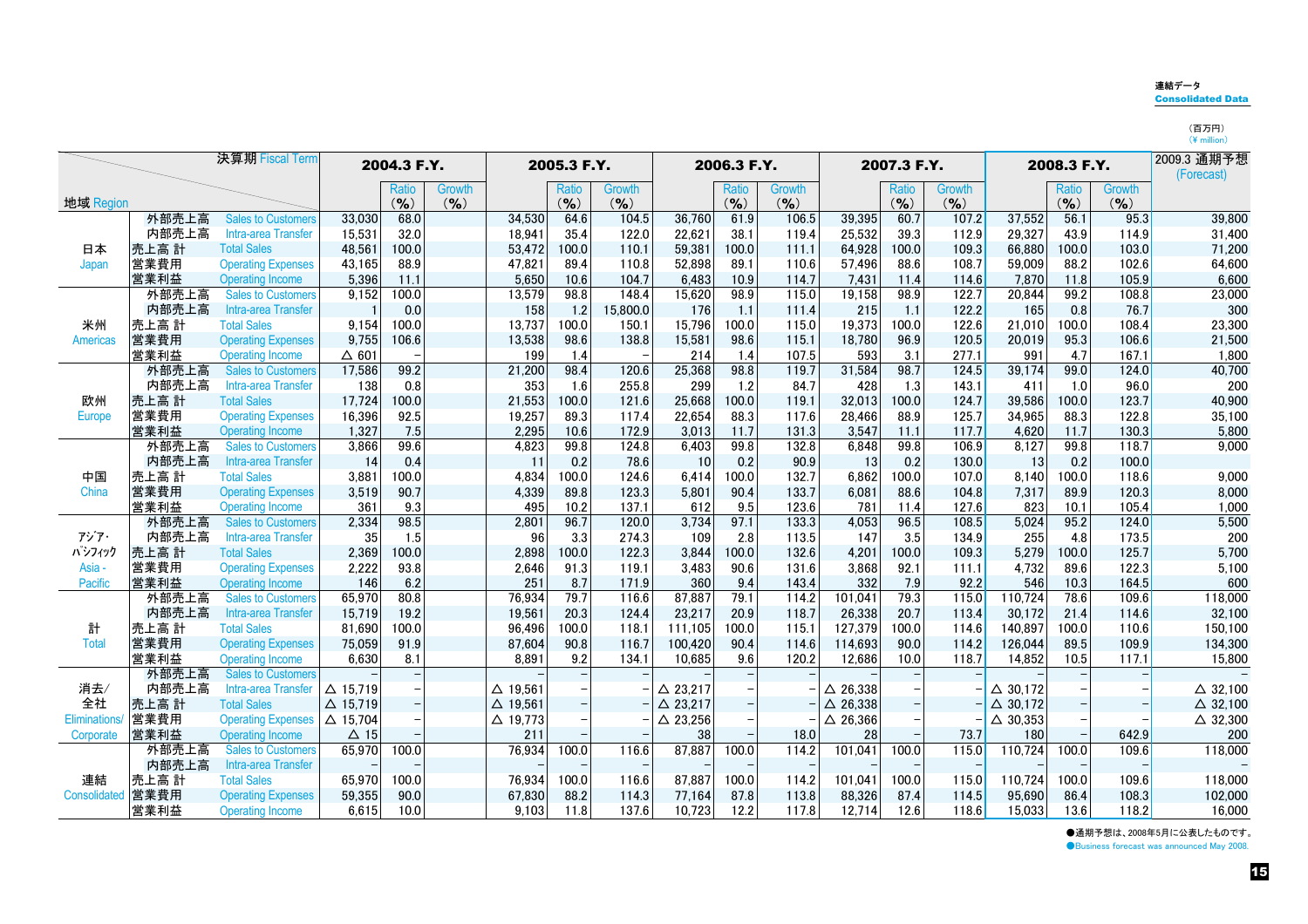### 単独データ

*Non-Consolidated Data*

#### 主要単独財務指標 [通期]

## *Non-Consolidated Financial Summary [Full Year]*

| 項目 Item       |                                                          |       | 決算期 Fiscal Term | 2004.3 F.Y.               | 2005.3 F.Y.             | 2006.3 F.Y.             | 2007.3 F.Y.             | 2008.3 F.Y.             | 2009.3 通期予想<br>(Forecast) |
|---------------|----------------------------------------------------------|-------|-----------------|---------------------------|-------------------------|-------------------------|-------------------------|-------------------------|---------------------------|
| 売上高           | <b>Net Sales</b>                                         | (百万円) | $(*)$ million)  | 47,412                    | 51,845                  | 57,768                  | 63,046                  | 65,518                  |                           |
| 営業利益          | Operating Income                                         | (百万円) | $(*$ million)   | 4,212                     | 4.360                   | 5,681                   | 6,346                   | 7.178                   |                           |
| 経常利益          | <b>Ordinary Income</b>                                   | (百万円) | $(*$ million)   | 4.581                     | 6,723                   | 8,918                   | 9,862                   | 9,103                   |                           |
| 当期純利益         | Net Income                                               | (百万円) | $(*)$ million)  | 3,235                     | 4,305                   | 5,931                   | 7,200                   | 5,610                   |                           |
| 1株当たり配当金      | Cash Divdends per Share                                  | (H)   | $(\c{4})$       | 30.00                     | 40.00                   | 36.00                   | 36.00                   | 48.00                   |                           |
| <うち1株当たり中間配当> | <interim cash="" dividends="" per="" share=""></interim> |       |                 | $\langle$ 12.00 $\rangle$ | $\langle 15.00 \rangle$ | $\langle 20.00 \rangle$ | $\langle 16.00 \rangle$ | $\langle 20.00 \rangle$ |                           |
| 1株当たり当期純利益    | Net Income per Share                                     | (H)   | $(\c{4})$       | 136.61                    | 168.49                  | 115.72                  | 143.58                  | 109.94                  |                           |
| 自己資本当期純利益率    | Return on Equity [ROE]                                   | (96)  |                 | 6.6                       | 7.8                     | 10.0 <sub>l</sub>       | 11.1                    | 8.0                     |                           |
| 売上総利益率        | <b>Gross Profit per Net Sales</b>                        | (9/6) |                 | 53.8                      | 54.1                    | 54.9                    | 53.7                    | 54.3                    |                           |
| 売上高経常利益率      | <b>Ordinary Income per Net Sales</b>                     | (9/6) |                 | 9.7                       | 13.0                    | 15.4                    | 15.7                    | 13.9                    |                           |
| 売上高当期純利益率     | Net Income per Net Sales                                 | (96)  |                 | 6.8                       | 8.3                     | 10.3                    | 11.4                    | 8.6                     |                           |

| 項目 Item    |                                     |       | 決算期 Fiscal Term       | 2004.3 F.Y. | 2005.3 F.Y. | 2006.3 F.Y. | 2007.3 F.Y. | 2008.3 F.Y.          | 増減<br>(Variance) |
|------------|-------------------------------------|-------|-----------------------|-------------|-------------|-------------|-------------|----------------------|------------------|
| 資本金        | <b>Capital Stock</b>                | (百万円) | $(*)$ million)        | 7,943       | 7,954       | 7,954       | 8,501       | 8,651                | 150              |
| 発行済株式数     | <b>Number of Shares Issued</b>      | (千株)  | (thousand shares)     | 24.996.4    | 25,002.8    | 50,005.5    | 50,654.5    | 51.203.1             | 548.6            |
| 純資産 ※      | Net Assets $\mathbb{X}$             | (百万円) | $(*)$ million)        | 53,205      | 56.782      | 61,708      | 67,881      | <b>73,239</b>        | 5,358            |
| 総資産        | Total Assets                        | (百万円) | $(*)$ million)        | 72,549      | 73,709      | 80,438      | 89,481      | 96,232               | 6,751            |
| 有利子負債      | <b>Interest-bearing Liabilities</b> | (百万円) | $(*$ million)         | 6.273       | 2.716       | 2,780       | 3,515       | 2,337                | $\Delta$ 1,178   |
| 設備投資       | <b>Capital Expenditure</b>          | (百万円) | $(*$ million)         | ,303        | .4551       | 4,072       | 1.876       | 6,125                | 4,249            |
| 研究開発費      | R & D Expenditure                   | (百万円) | $(*$ million)         | 5,566       | 7.104       | 8,147       | 8,942       | 8,935                |                  |
| 減価償却費      | Depreciation                        | (百万円) | $(*)$ million)        | ,864        | .915        | 2,299       | 2,289       | 1,801                |                  |
| 自己資本比率 ※   | Equity Ratio X                      | (96)  |                       | 73.3        | 77.0        | 76.7        | 75.9        | 75.9                 | 0.0              |
| 1株当たり純資産 ※ | Net Assets per Share *              | (H)   | $(\cfrac{\gamma}{2})$ | 2.127.51    | 2,270.74    | 1,233.12    | .342.51     | 1,428.42             | 85.91            |
| 従業員数       | Number of Employees                 |       |                       | 1,115       | l.119l      | ,228        | 1.240       | 1,310 <mark>1</mark> | 70               |

※過年度の数値については、従来の「株主資本」を「純資産」の欄に、「株主資本比率」を「自己資本比率」の欄に、「1株当たり株主資本」を「1株当たり純資産」の欄に記載しております。

With regards to the figures for previous period, the original "Shareholders' Equity" is described in the "Net Assets" column, the original "Shareholders' Equity Ratio" in the "Equity Ratio" column and the original "Shareho

●通期予想は、2008年5月に公表したものです。 **Business forecast was announced May 2008.**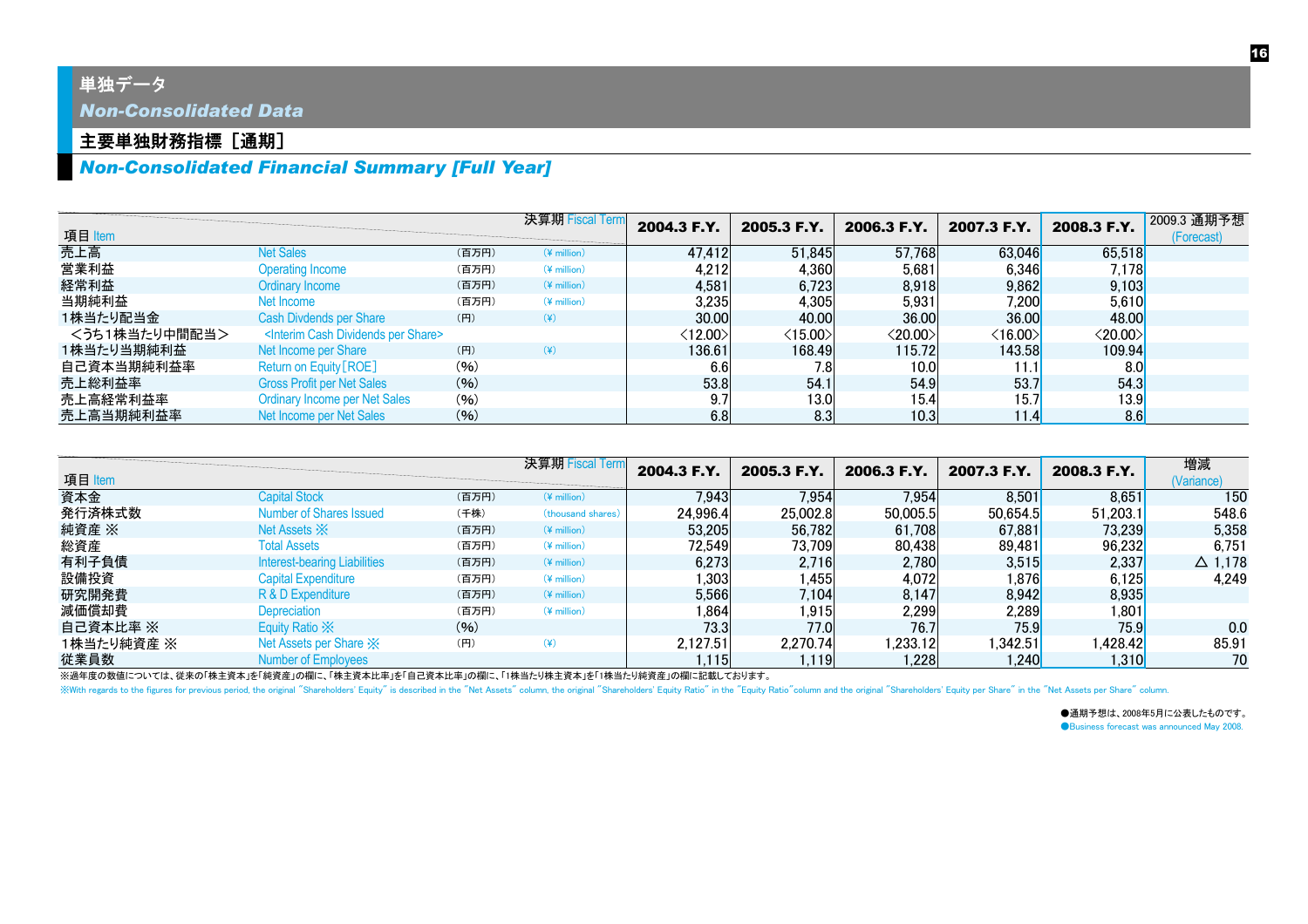#### 関連データ

*Associated Data*

#### 株式情報

#### *Stock Information*

#### シスメックス株式会社の株価推移と出来高

Stock Price Range and Trading Volume of SYSMEX CORPORATION



July 1996, and from August 1996, the stock price on the Tokyo Stock Exchange was used.

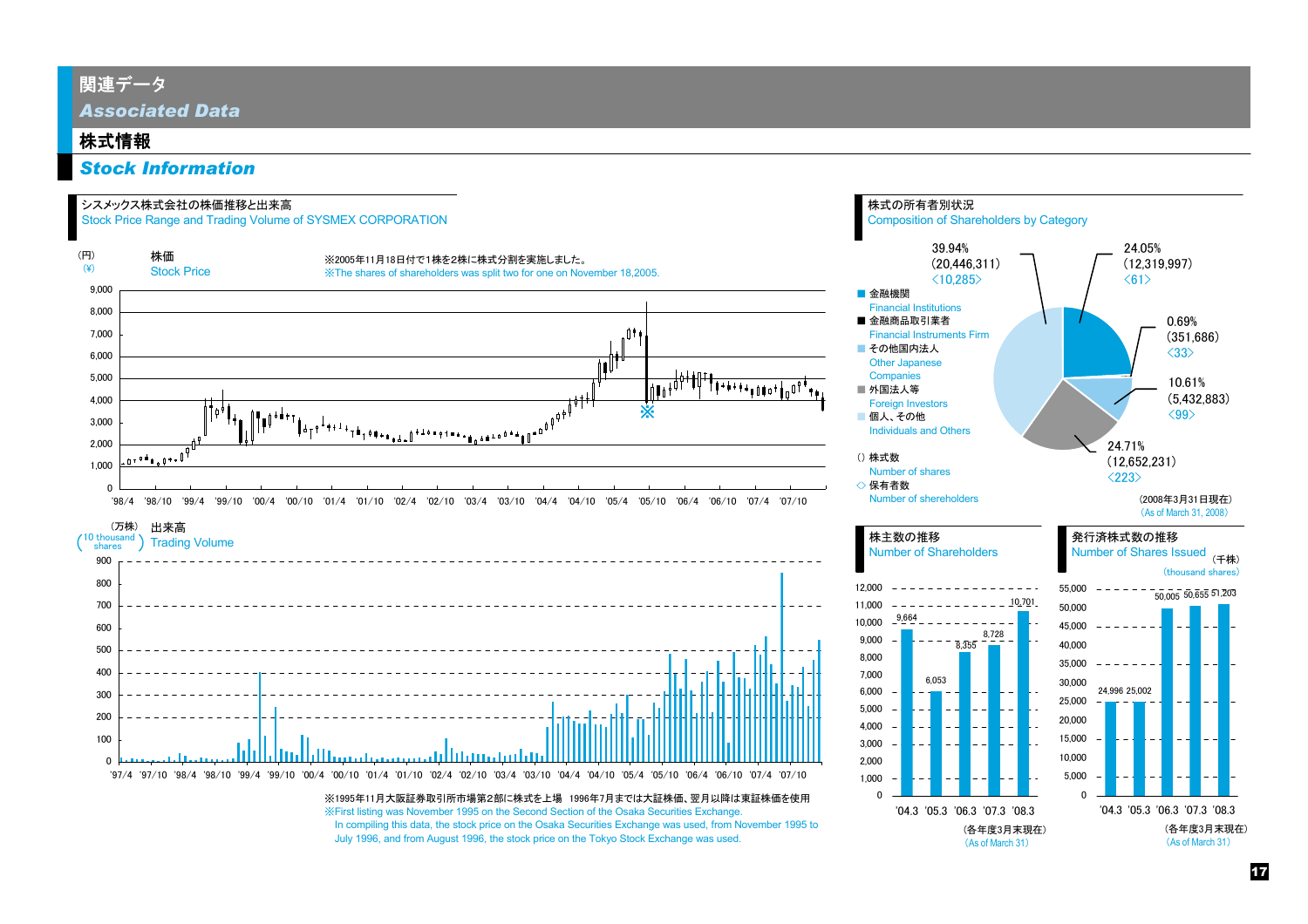

1株当たり指標

| Per Share Data                                                         |                                   |      |           |                                                                                                                |          |          |                      |                                                                             |          |
|------------------------------------------------------------------------|-----------------------------------|------|-----------|----------------------------------------------------------------------------------------------------------------|----------|----------|----------------------|-----------------------------------------------------------------------------|----------|
| 3月31日に終了する各年度<br><b>Years ended March 31</b>                           |                                   |      |           |                                                                                                                | 2004.3   | 2005.3   | 2006.3               | 2007.3                                                                      | 2008.3   |
| 1株当たり配当金                                                               | <b>Cash Dividends per Share</b>   | (H)  | $(\c{4})$ |                                                                                                                | 30,00    | 40.00    | 36,00                | 36.00                                                                       | 48,00    |
| (うち記念配当)                                                               | (Special Dividends)               |      |           |                                                                                                                |          |          | (2.00)               |                                                                             | (8.00)   |
| 配当性向(連結)                                                               | Dividends Ratio (Consolidated)    | (96) |           |                                                                                                                | 22.6     | 17.8     | 17.9                 | 20.0                                                                        | 26.8     |
| 1株当たり当期純利益                                                             | Net Income per Share              | (H)  | (¥)       | (連結:Consolidated)                                                                                              | 132.86   | 225.06   | 145.48               | 179.63                                                                      | 178.94   |
|                                                                        |                                   |      |           | (単独: Non-Consolidated)                                                                                         | 136.61   | 168.49   | 115.72               | <b>143.58</b>                                                               | 109.94   |
| 1株当たり純資産 ※                                                             | Net Assets per Share $\mathbb{X}$ | (H)  | $(\c{4})$ | (連結:Consolidated)                                                                                              | 2.042.67 | 2.244.85 | ا251.81.             | 1.410.99                                                                    | 1.540.95 |
|                                                                        |                                   |      |           | (単独: Non-Consolidated)                                                                                         | 2.127.51 | 2.270.74 | .233.12              | 1.342.51                                                                    | 1.428.42 |
| 1株当たりキャッシュ・フロー                                                         | Cash Flow per Share               | (H)  | $(\c{4})$ | (連結:Consolidated)                                                                                              | 254.47   | 361.65   | 220.30               | 258.00                                                                      | 256.48   |
|                                                                        |                                   |      |           | (単独: Non-Consolidated)                                                                                         | 204.02   | 249.24   | 164.60               | 188.88                                                                      | 145.22   |
| 注:キャッシュ・フロー=当期純利益+減価償却費<br>Note: Cash Flow = Net Income + Depreciation |                                   |      |           | 2003.3: 創立35周年記念配当3円<br>2003.3 : Special dividends of ¥3.00 to mark the 35th anniversary of its establishment. |          |          | 2006.3: 上場10周年記念配当2円 | 2006.3: Special dividends of ¥2.00 to mark the 10th anniversary of its IPO. |          |

1,540.95

1,410.99

1,251.81

\_\_\_\_\_\_\_\_\_\_\_\_\_\_\_\_\_\_\_\_\_\_\_\_\_\_\_\_

1,233.12

'05.3 '06.3 '07.3 '08.3

164.60

'05.3 '06.3 '07.3 '08.3

145.22

188.88

204.02

'04.3

■ 単独

Non-Consolidated

※過年度の数値については、従来の「1株当たり株主資本」を「1株当たり純資産」の欄に記載しております。

■ 単独

Non-Consolidated

※With regards to the figures for previous period, the original "Shareholders' Equity per Share" is described in the "Net Assets per Share" column.

 $\Omega$ 

'04.3

500

1,000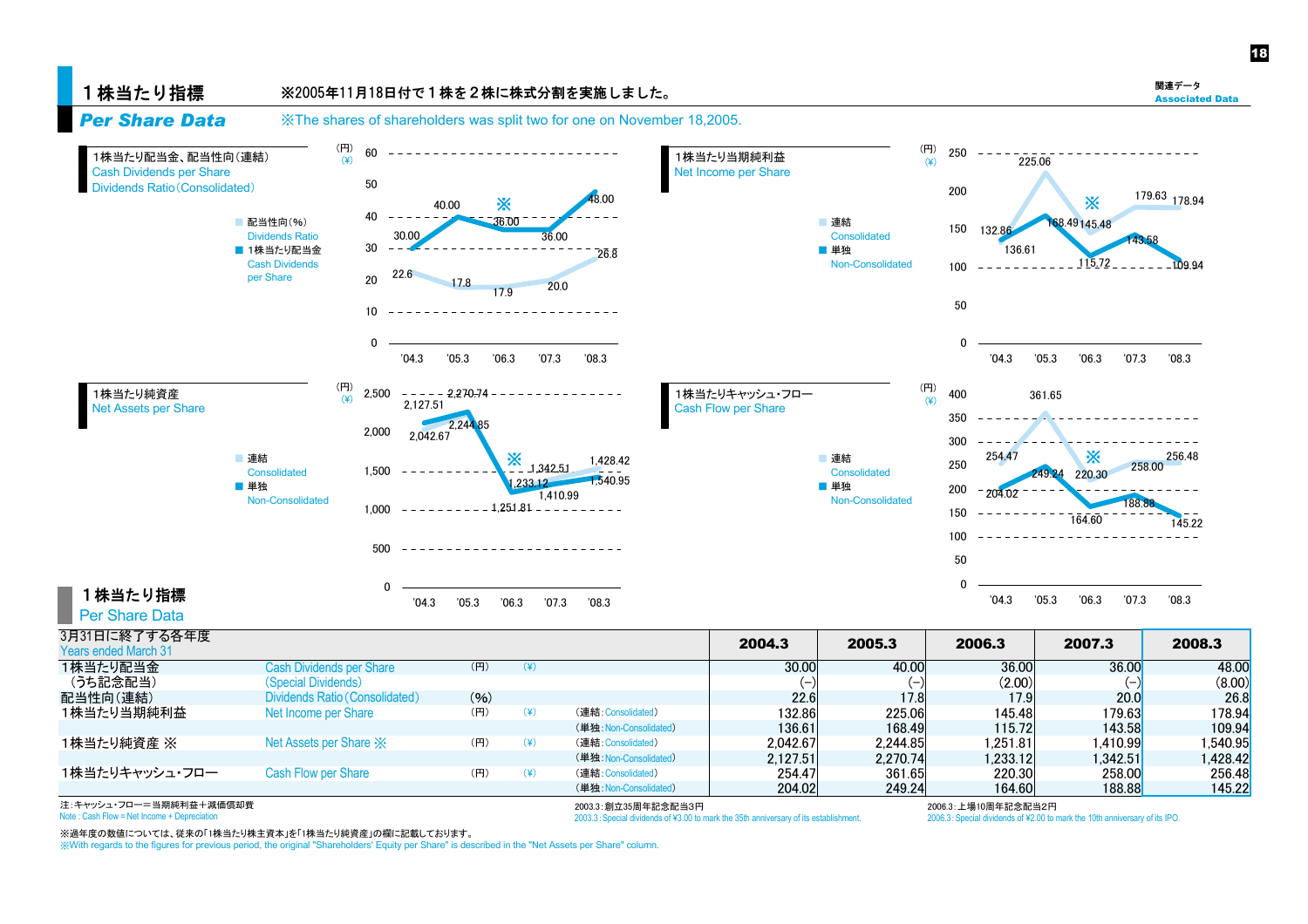#### 関連データAssociated Data



(単独: Non-Consolidated)

(単独: Non-Consolidated)

株価純資産倍率

株価キャッシュ・フロー倍率

\*各指標は、シスメックス株式会社の各年度3月31日の終値を用いて計算しています。

Price Book Value Ratio (PBR) (倍) (time) (連結:Consolidated) (は) 1.32 2.72 4.10 3.03 3.03 2.34<br>(単独:Non-Consolidated) 1.27 2.69 4.16 3.19 3.19 2.52

Price Cash Flow Ratio (PCFR) (倍) (time) (連結:Consolidated) 10.59 16.89 23.29 16.59 14.04

\*Data was calculated by the closing stock prices of SYSMEX CORPORATION on March 31, each year.

2.69 4.16 3.19 2.52

24.51 31.17 22.66 24.79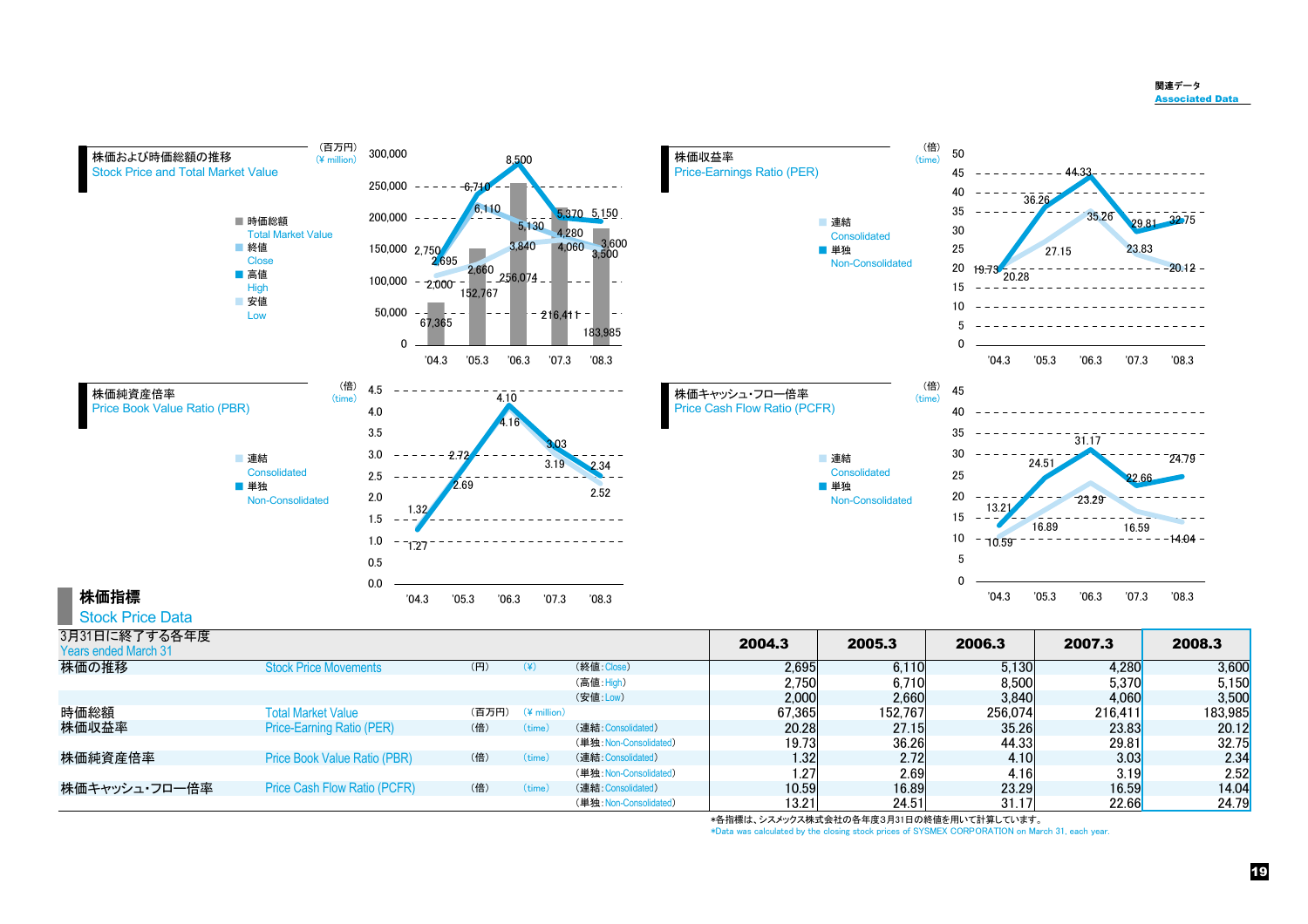## *Corporate Data*

| シスメックス株式会社<br><b>SYSMEX CORPORATION</b>                                                                                                                                                                                |                                                                                                                                 |                                        |                                                                                                                                                                     |                                                                                 | 臨床検査機器、検査用試薬、粒子分析機器ならびに関連ソフトウェ                                      |  |  |
|------------------------------------------------------------------------------------------------------------------------------------------------------------------------------------------------------------------------|---------------------------------------------------------------------------------------------------------------------------------|----------------------------------------|---------------------------------------------------------------------------------------------------------------------------------------------------------------------|---------------------------------------------------------------------------------|---------------------------------------------------------------------|--|--|
| 本社所在地<br>神戸市中央区脇浜海岸通1丁目5番1号<br><b>Address of Head Office</b><br>1-5-1, Wakinohama-Kaigandori, Chuo-ku, Kobe, Hyogo 651-0073, Japan                                                                                     |                                                                                                                                 | 主な事業内容<br><b>Main Line of Business</b> | アなどの開発・製造・販売・輸出入<br>Development, manufacture, sales, import and export of diagnostics testing<br>instruments and reagents, particle analyzers, and related software |                                                                                 |                                                                     |  |  |
| 電話番号 Telephone<br>F A X Facsimile                                                                                                                                                                                      | (078) 265-0500 (代表)<br>$(078)$ 265-0524                                                                                         |                                        |                                                                                                                                                                     |                                                                                 |                                                                     |  |  |
| 設立年月日<br>Date of Establishment                                                                                                                                                                                         | 昭和43年2月20日<br>February 20, 1968                                                                                                 | 主な販売先<br><b>Customers</b>              |                                                                                                                                                                     | 国立病院、一般病院、大学、研究所、その他医療機関<br>institutions, universities, and research institutes | National and public hospitals, general hospitals, and other medical |  |  |
| 資本金<br>Paid-in Capital                                                                                                                                                                                                 | (千円)<br>8,651,009<br>(¥ thousand)                                                                                               |                                        | 本社                                                                                                                                                                  | 東京支社/東京支店                                                                       | 千葉営業所                                                               |  |  |
| 1,310名 (単独/Non-Consolidated)<br>3.333名 (連結/Consolidated)<br>従業員数<br>※嘱託及びパートタイマーは含んでおりません。<br><b>Number of Employees</b><br><b>X</b> Non-Including part-time employees<br>38.7才<br>従業員平均年齢<br>従業員平均勤続年数<br>11.3年<br>千株 |                                                                                                                                 |                                        | <b>Head Office</b><br>ソリューションセンター<br><b>Solution Center</b>                                                                                                         | <b>Tokyo Office/Tokyo Branch</b><br>名古屋支店<br>Nagoya Office                      | <b>Chiba Sales Office</b><br>静岡営業所<br><b>Shizuoka Sales Office</b>  |  |  |
|                                                                                                                                                                                                                        |                                                                                                                                 |                                        | テクノセンター<br><b>Techno Center</b>                                                                                                                                     | 大阪支店<br><b>Osaka Office</b>                                                     | 金沢営業所<br><b>Kanazawa Sales Office</b>                               |  |  |
|                                                                                                                                                                                                                        |                                                                                                                                 | 研究開発センター<br>R & D Center               | 広島支店<br>Hiroshima Office                                                                                                                                            | 京都営業所<br><b>Kyoto Sales Office</b>                                              |                                                                     |  |  |
| 発行済株式総数                                                                                                                                                                                                                | 51, 203<br>(thousand shares)                                                                                                    |                                        | 加古川工場<br><b>Kakogawa Factory</b>                                                                                                                                    | 福岡支店<br><b>Fukuoka Office</b>                                                   | 神戸営業所<br><b>Kobe Sales Office</b>                                   |  |  |
| Number of Shares Issued                                                                                                                                                                                                | ※2005年11月18日付で1株を2株に株式分割を実施しました。                                                                                                | 事業所<br><b>Offices</b>                  | 仙台支店<br>Sendai Office                                                                                                                                               | 札幌営業所<br><b>Sapporo Sales Office</b>                                            | 高松営業所<br><b>Takamatsu Sales Office</b>                              |  |  |
| 決算期                                                                                                                                                                                                                    | XX: The shares of shareholders was split two for one on November 18, 2005.<br>3月31日                                             |                                        | 北関東支店<br><b>Kita Kanto Office</b>                                                                                                                                   | 盛岡営業所<br><b>Morioka Sales Office</b>                                            | 岡山営業所<br>Okayama Sales Office                                       |  |  |
| <b>Settlement Day</b>                                                                                                                                                                                                  | March 31                                                                                                                        |                                        |                                                                                                                                                                     | 長野営業所<br><b>Nagano Sales Office</b>                                             | 鹿児島営業所<br>Kagoshima Sales Office                                    |  |  |
| 上場市場<br><b>Stock Listings</b>                                                                                                                                                                                          | 東京証券取引所 市場第一部<br><b>Tokyo Stock Exchange, First Section</b><br>大阪証券取引所 市場第一部<br><b>Osaka Securities Exchange, First Section</b> |                                        |                                                                                                                                                                     | 新潟営業所<br><b>Niigata Sales Office</b>                                            | 首都圏サービスセンター<br><b>Metropolitan Area Service</b><br><b>Center</b>    |  |  |
| 証券コードNo.<br><b>Stock Exchange Code Number</b>                                                                                                                                                                          | 6869                                                                                                                            |                                        |                                                                                                                                                                     |                                                                                 |                                                                     |  |  |

(2008年3月31日現在) (As of March 31,2008)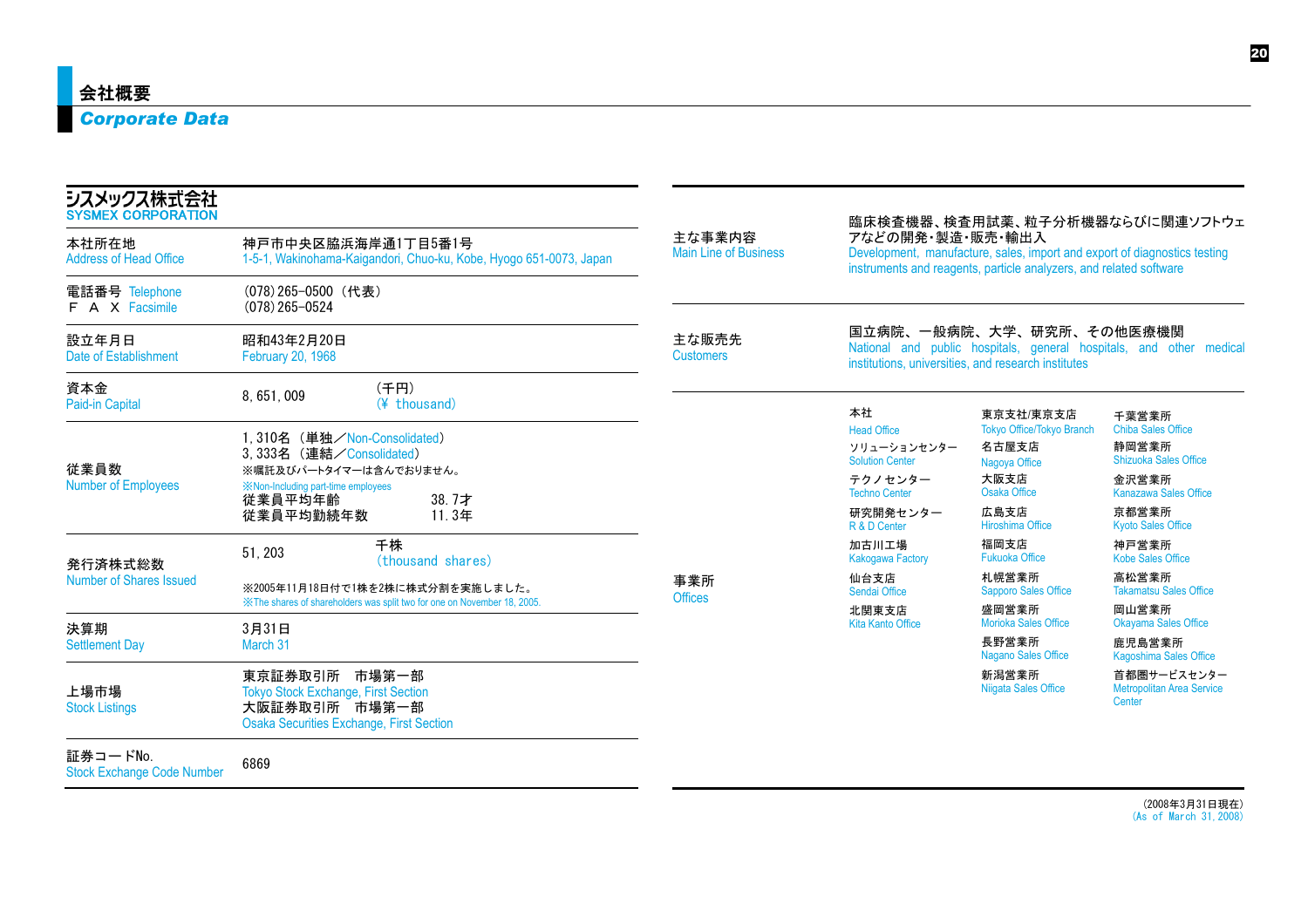## 連結子会社および関連会社

#### *Consolidated Subsidiaries and Affiliates*

|                                             |                                            |          |                    | (As of March 31, 2008)    |
|---------------------------------------------|--------------------------------------------|----------|--------------------|---------------------------|
|                                             | 会社名                                        |          | 所在地                | グループ出資比率                  |
|                                             | <b>Corporate Name</b>                      |          | Location           | Equity Qwnership by Group |
| シスメックス国際試薬株式会社                              | SYSMEX INTERNATIONAL REAGENTS CO., LTD.    | 日本       | Japan              | 100                       |
| シスメックスメディカ株式会社                              | <b>SYSMEX MEDICA CO., LTD.</b>             | 日本       | Japan              | 100                       |
| シスメックスTMC株式会社                               | <b>SYSMEX TMC., LTD.</b>                   | 日本       | Japan              | 100                       |
| シスメックス物流株式会社                                | <b>SYSMEX LOGISTICS CO., LTD.</b>          | 日本       | Japan              | 100                       |
| シスメックスRA株式会社                                | SYSMEX RACO., LTD.                         | 日本       | Japan              | 96                        |
| 株式会社シーエヌエー                                  | CNACO., LTD.                               | 日本       | Japan              | 100                       |
| SYSMEX AMERICA, INC.                        |                                            | 米国       | U.S.A.             | 100                       |
| SYSMEX REAGENTS AMERICA, INC.               |                                            | 米国       | <b>U.S.A.</b>      | 100                       |
| SYSMEX DO BRASIL INDUSTRIA E COMERCIO LTDA. |                                            | ブラジル     | <b>Brazil</b>      | 100                       |
| SYSMEX CANADA, INC.                         |                                            | カナダ      | Canada             | 100                       |
| <b>SYSMEX EUROPE GMBH</b>                   |                                            | ドイツ      | Germany            | 100                       |
| SYSMEX DEUTSCHLAND GMBH                     |                                            | ドイツ      | Germany            | 100                       |
| <b>WELLTEC GMBH</b>                         |                                            | ドイツ      | Germany            | 75                        |
| <b>SYSMEX UK LIMITED</b>                    |                                            | 英国       | U.K.               | 100                       |
| SYSMEX LOGISTICS UK LTD.                    |                                            | 英国       | U.K.               | 100                       |
| SYSMEX BELGIUM S.A.                         |                                            | ベルギー     | <b>Belgium</b>     | 100                       |
| SYSMEX FRANCE S.A.S.                        |                                            | フランス     | France             | 100                       |
| SYSMEX BELGIUM IT SLOVAKIA, S.R.O.          |                                            | スロバキア    | Slovakia           | 88                        |
| SYSMEX POLSKA S.P.ZO.O.                     |                                            | ポーランド    | Poland             | 100                       |
| SYSMEX SOUTH AFRICA (PTY) LTD.              |                                            | アフリカ     | Africa             | 100                       |
| <b>SYSMEX DIGITANA AG</b>                   |                                            | スイス      | Switzerland        | 80                        |
| SYSMEX AUSTRIA GMBH                         |                                            | オーストリア   | Austria            | 100                       |
| SYSMEX SLOVAKIA S.R.O.                      |                                            | スロバキア    | Slovakia           | 100                       |
| SYSMEX HUNGARIA KFT.                        |                                            | ハンガリー    | Hungary            | 100                       |
| SYSMEX CESKA REPUBLIKA S.R.O.               |                                            | チェコ      | Czech              | 100                       |
| 済南希森美康医用電子有限公司                              | JINAN SYSMEX MEDICAL ELECTRONICS CO., LTD. | 中国       | China              | 100                       |
| 希森美康香港有限公司                                  | <b>SYSMEX HONG KONG LIMITED</b>            | 中国       | China              | 100                       |
| 希森美康医用電子(上海)有限公司                            | <b>SYSMEX SHANGHAI LTD.</b>                | 中国       | China              | 100                       |
| 希森美康電脳技術(上海)有限公司                            | SYSMEX INFOSYSTEMS CHINA, LTD.             | 中国       | China              | 100                       |
| 希森美康生物科技(無錫)有限公司                            | <b>SYSMEX WUXI CO., LTD.</b>               | 中国       | China              | 100                       |
| SYSMEX ASIA PACIFIC PTE LTD.                |                                            | シンガポール   | Singapore          | 100                       |
| SYSMEX (MALAYSIA) SDN BHD                   |                                            | マレーシア    | <b>Malaysia</b>    | 100                       |
| SYSMEX INDIA PVT. LTD.                      |                                            | インド      | India              | 75                        |
| SYSMEX (THAILAND) CO., LTD.                 |                                            | タイ       | Thailand           | 100                       |
| SYSMEX SAN TUNG CO., LTD.                   |                                            | 台湾       | <b>Taiwan</b>      | 51                        |
| SYSMEX NEW ZEALAND LIMITED                  |                                            | ニュージーランド | <b>New Zealand</b> | 100                       |
| PT. SYSMEX INDONESIA                        |                                            | インドネシア   | Indonesia          | 100                       |

(2008年3月31日現在)